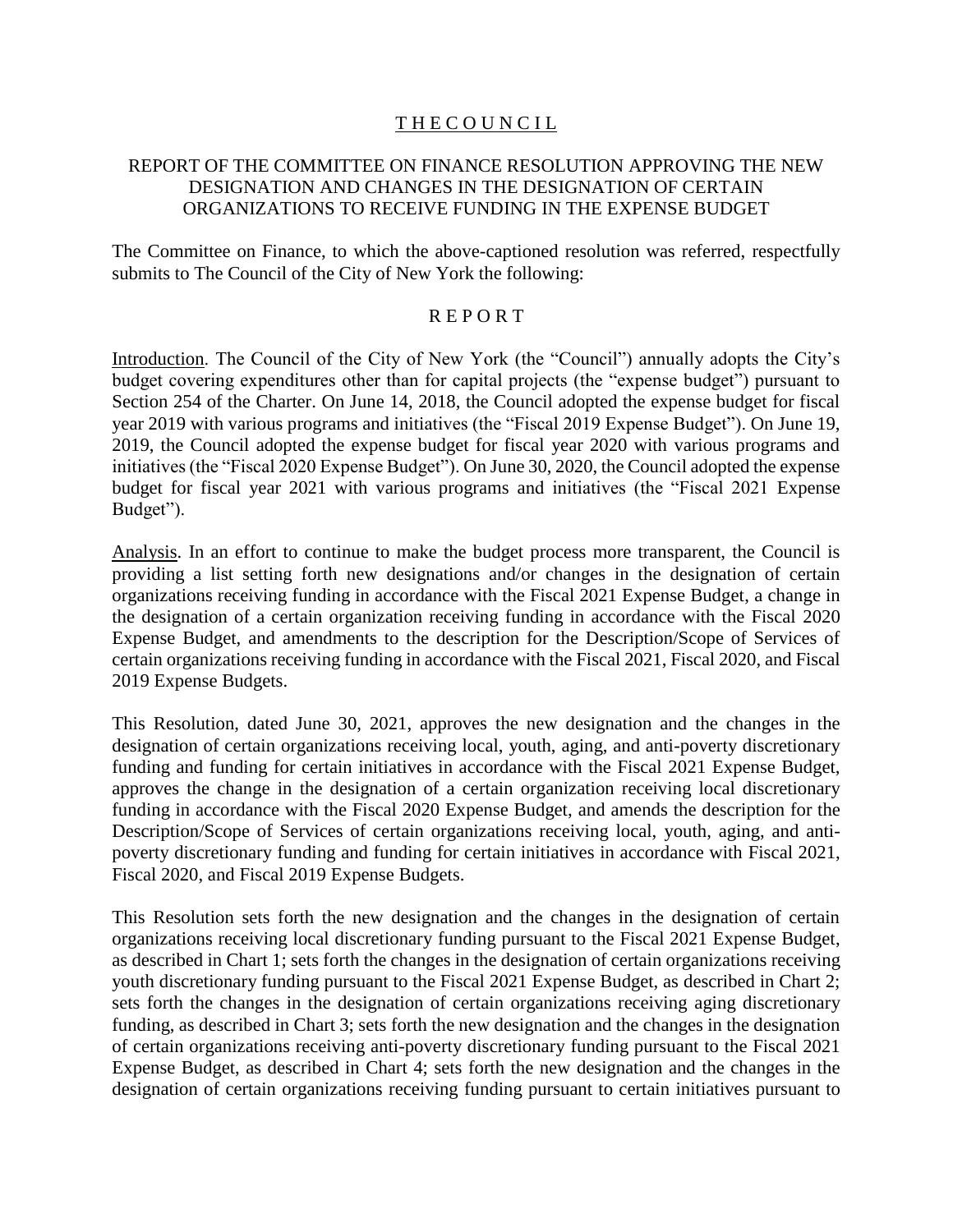the Fiscal 2021 Expense Budget, as described in Charts 5-11; sets forth the change in the designation of a certain organization receiving local discretionary funding pursuant to the Fiscal 2020 Expense Budget, as described in Chart 12; amends the description for the Description/Scope of Services for certain organizations receiving local, youth, aging, and anti-poverty discretionary funding and funding for certain initiatives in accordance with the Fiscal 2021 Expense Budget, as described in Chart 13; amends the description for the Description/Scope of Services for certain organizations receiving local discretionary funding in accordance with the Fiscal 2020 Expense Budget, as described in Chart 14; amends the description for the Description/Scope of Services for a certain organization receiving funding for a certain initiative in accordance with the Fiscal 2019 Expense Budget, as described in Chart 15.

Specifically, Chart 1 sets forth the new designation and the changes in the designation of certain organizations receiving local discretionary funding pursuant to the Fiscal 2021 Expense Budget. Some of these changes will be effectuated upon a budget modification.

Chart 2 sets forth the new designation and the changes in the designation of certain organizations receiving youth discretionary funding pursuant to the Fiscal 2021 Expense Budget.

Chart 3 sets forth the changes in the designation of certain organizations receiving aging discretionary funding pursuant to the Fiscal 2021 Expense Budget.

Chart 4 sets forth the new designation and the changes in the designation of certain organizations receiving anti-poverty discretionary funding pursuant to the Fiscal 2021 Expense Budget. One such change will be effectuated upon a budget modification.

Chart 5 sets forth the change in the designation of a certain organization receiving funding pursuant to the Boroughwide Needs Initiative in accordance with the Fiscal 2021 Expense Budget.

Chart 6 sets forth the new designation and the change in the designation of certain organizations receiving funding pursuant to the Speaker's Initiative to Address Citywide Needs Initiative in accordance with the Fiscal 2021 Expense Budget.

Chart 7 sets forth the new designation and the change in the designation of certain organizations receiving funding pursuant to the Cultural After-School Adventure (CASA) Initiative in accordance with the Fiscal 2021 Expense Budget.

Chart 8 sets forth the new designation and the change in the designation of certain organizations receiving funding pursuant to the Neighborhood Development Grant Initiative in accordance with the Fiscal 2021 Expense Budget.

Chart 9 sets forth the new designation and the change in the designation of certain organizations receiving funding pursuant to the NYC Cleanup Initiative in accordance with the Fiscal 2021 Expense Budget.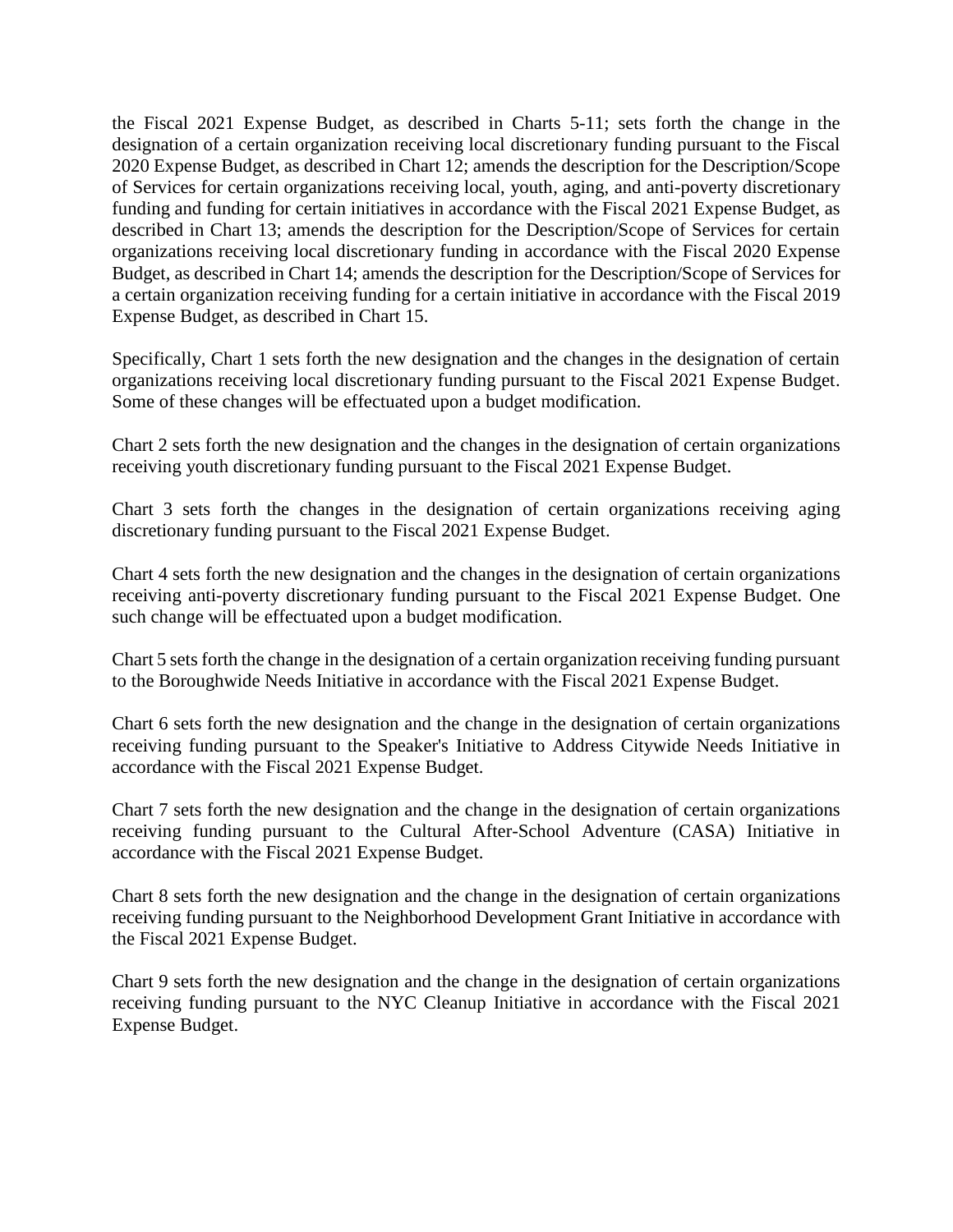Chart 10 sets forth the new designation and the change in the designation of certain organizations receiving funding pursuant to the Cultural Immigrant Initiative in accordance with the Fiscal 2021 Expense Budget. All such changes will be effectuated upon a budget modification.

Chart 11 sets forth the change in the designation of a certain organization receiving funding pursuant to the Art a Catalyst for Change Initiative in accordance with the Fiscal 2021 Expense Budget.

Chart 12 sets forth the change in the designation of a certain organization receiving local discretionary funding pursuant to the Fiscal 2020 Expense Budget.

Chart 13 amends the description for the Description/Scope of Services for certain organizations receiving local, youth, aging, and anti-poverty discretionary funding and funding for certain initiatives in accordance with the Fiscal 2021 Expense Budget.

Chart 14 amends the description for the Description/Scope of Services for certain organizations receiving local discretionary funding in accordance with the Fiscal 2020 Expense Budget.

Chart 15 amends the description for the Description/Scope of Services for a certain organization receiving funding in accordance with the NYC Cleanup Initiative in accordance with the Fiscal 2019 Expense Budget.

It is to be noted that organizations identified in the attached Charts with an asterisk (\*) have not yet completed or began the prequalification process conducted by the Mayor's Office of Contract Services (for organizations to receive more than \$10,000) by the Council (for organizations to receive \$10,000 or less total), or other government agency. Organizations identified without an asterisk have completed the appropriate prequalification review.

It should also be noted that funding for organizations in the attached Charts with a double asterisk (\*\*) will not take effect until the passage of a budget modification.

Description of Above-captioned Resolution. In the above-captioned Resolution, the Council would approve the new designation and changes in the designation of certain organizations to receive funding in the Fiscal 2021, Fiscal 2020 and Fiscal 2019 Expense Budgets. Such Resolution would take effect as of the date of adoption.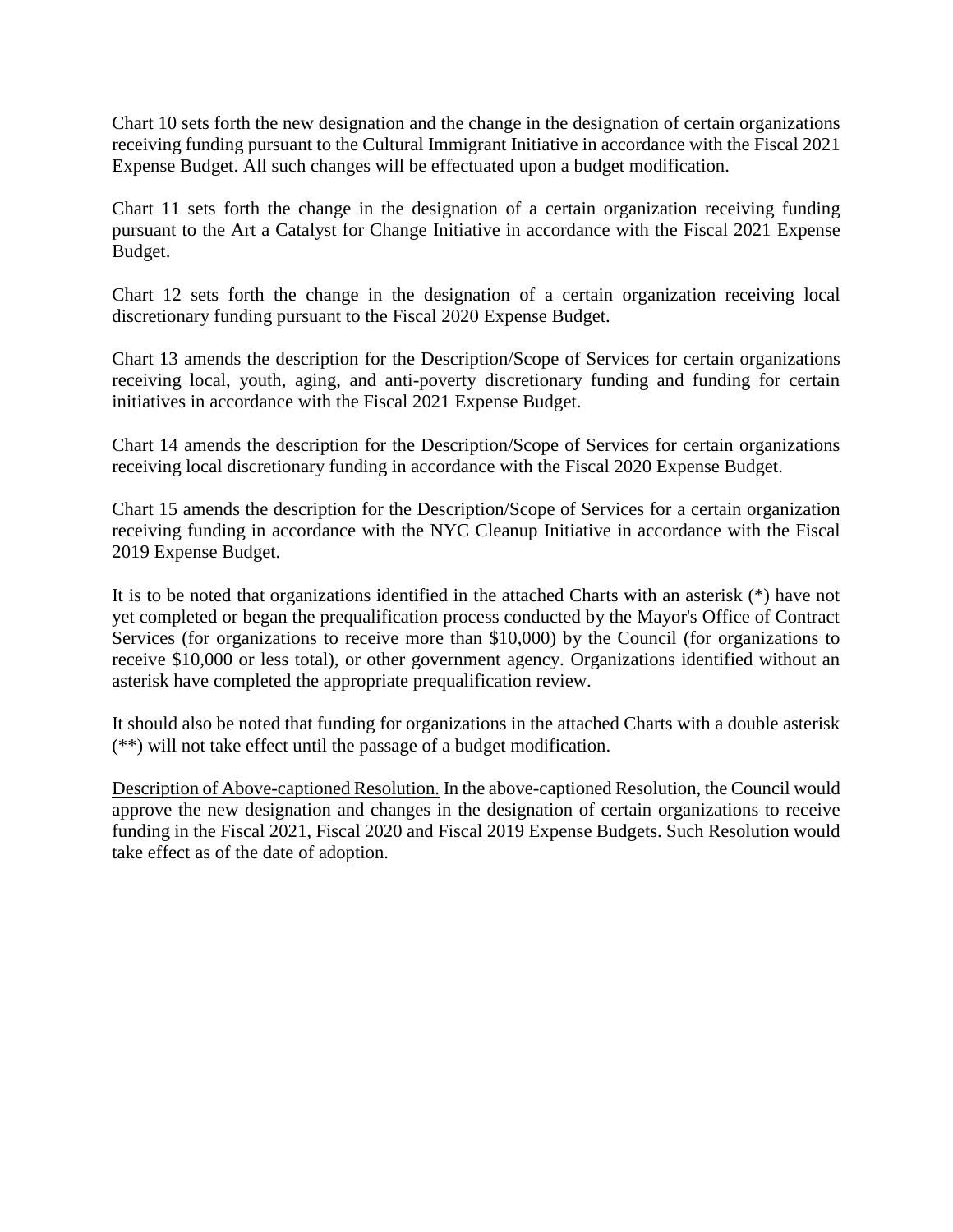#### Preconsidered Res. No.

Resolution approving the new designation and changes in the designation of certain organizations to receive funding in the Expense Budget.

By Council Member Dromm

Whereas, On June 30, 2020, the Council of the City of New York (the "City Council") adopted the expense budget for fiscal year 2021 with various programs and initiatives (the "Fiscal 2021 Expense Budget"); and

Whereas, On June 19, 2019, the City Council adopted the expense budget for fiscal year 2020 with various programs and initiatives (the "Fiscal 2020 Expense Budget"); and

Whereas, On June 14, 2018, the City Council adopted the expense budget for fiscal year 2019 with various programs and initiatives (the "Fiscal 2019 Expense Budget"); and

Whereas, The City Council is hereby implementing and furthering the appropriations set forth in the Fiscal 2021 Expense Budget by approving the new designation and/or changes in the designation for certain organizations receiving local, youth, aging, and anti-poverty discretionary funding, and by approving the new designation and/or changes in the designation for certain organizations receiving funding pursuant to certain initiatives in accordance therewith; and

Whereas, The City Council is hereby implementing and furthering the appropriations set forth in the Fiscal 2020 Expense Budget by approving the change in the designation of a certain organization receiving local discretionary funding in accordance therewith; and

Whereas, The City Council is hereby implementing and furthering the appropriations set forth in the Fiscal 2021 Expense Budget by approving new Description/Scope of Services for certain organizations receiving local, youth, aging, and anti-poverty discretionary funding and funding for certain initiatives in accordance therewith; and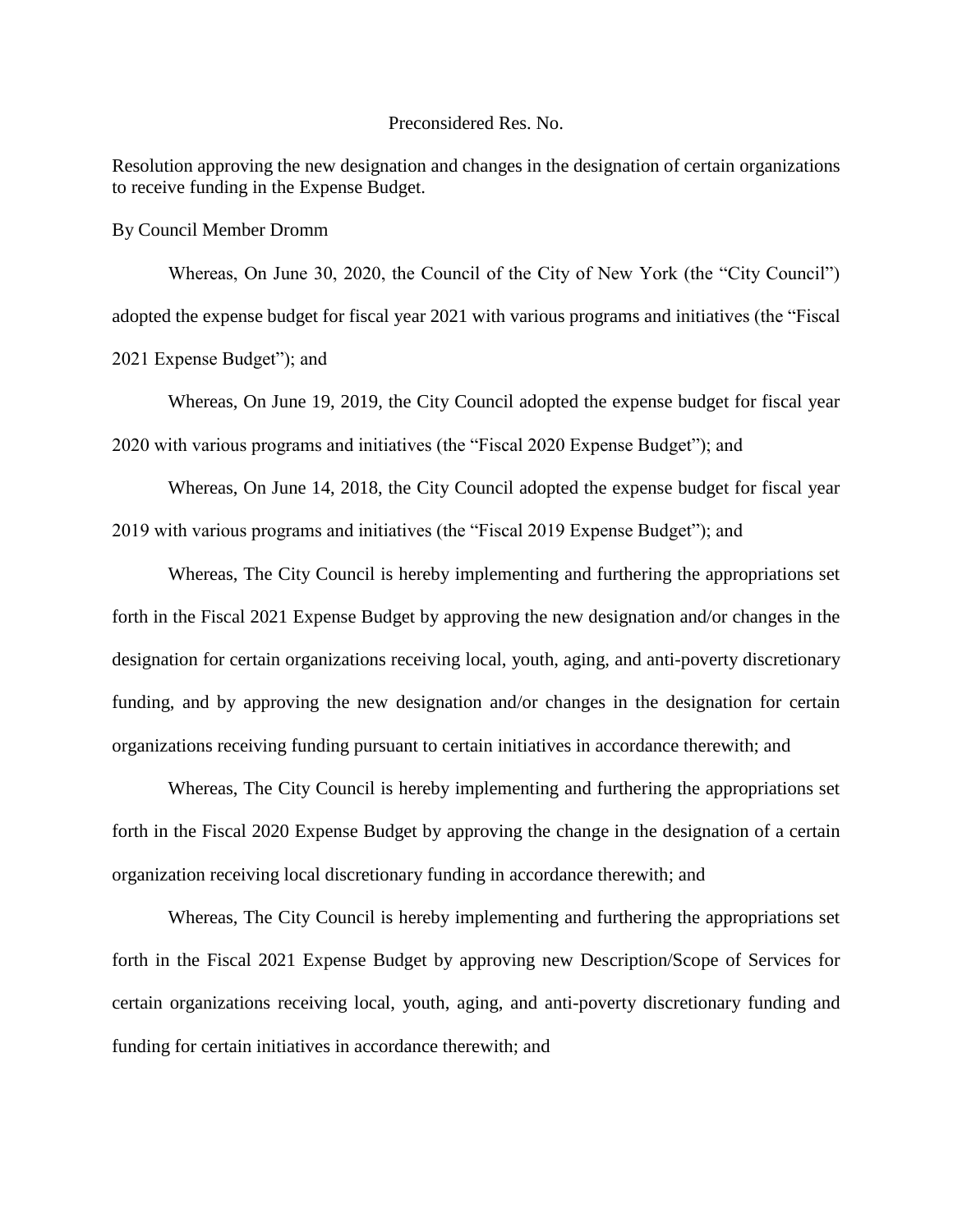Whereas, The City Council is hereby implementing and furthering the appropriations set forth in the Fiscal 2020 Expense Budget by approving new Description/Scope of Services for certain organizations receiving local discretionary funding in accordance therewith; and

Whereas, The City Council is hereby implementing and furthering the appropriations set forth in the Fiscal 2019 Expense Budget by approving new Description/Scope of Services for a certain organization receiving funding in accordance with the a certain initiative in accordance therewith; now, therefore, be it

Resolved, That the City Council approves the new designation and the changes in the designation of certain organizations receiving local discretionary funding pursuant to the Fiscal 2021 Expense Budget, as set forth in Chart 1; and be it further

Resolved, That the City Council approves the new designation and the changes in the designation of certain organizations receiving youth discretionary funding pursuant to the Fiscal 2021 Expense Budget, as set forth in Chart 2; and be it further

Resolved, That the City Council approves the changes in the designation of certain organizations receiving aging discretionary funding pursuant to the Fiscal 2021 Expense Budget, as set forth in Chart 3; and be it further

Resolved, That the City Council approves the new designation and the changes in the designation of certain organizations receiving anti-poverty discretionary funding pursuant to the Fiscal 2021 Expense Budget, as set forth in Chart 4; and be it further

Resolved, That the City Council approves the change in the designation of a certain organization receiving funding pursuant to the Boroughwide Needs Initiative in accordance with the Fiscal 2021 Expense Budget, as set forth in Chart 5; and be it further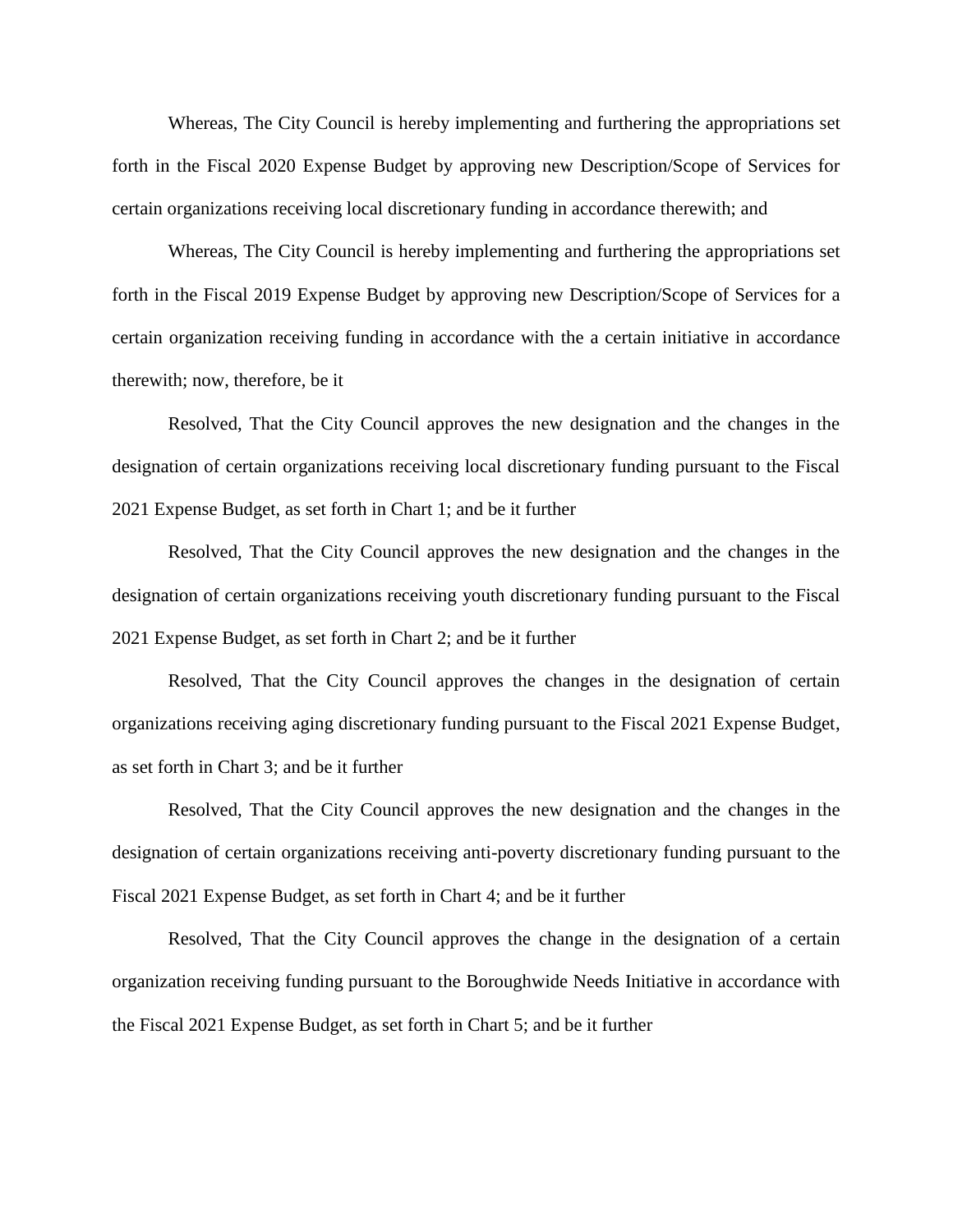Resolved, That the City Council approves the new designation and the change in the designation of certain organizations receiving funding pursuant to the Speaker's Initiative to Address Citywide Needs Initiative in accordance with the Fiscal 2021 Expense Budgeas set forth in Chart 6; and be it further

Resolved, That the City Council approves the new designation and the change in the designation of certain organizations receiving funding pursuant to the Cultural After-School Adventure (CASA) Initiative in accordance with the Fiscal 2021 Expense Budget, as set forth in Chart 7; and be it further

Resolved, That the City Council approves the new designation and the change in the designation of certain organizations receiving funding pursuant to the Neighborhood Development Grant Initiative in accordance with the Fiscal 2021 Expense Budget, as set forth in Chart 8; and be it further

Resolved, That the City Council approves the new designation and the change in the designation of certain organizations receiving funding pursuant to the NYC Cleanup Initiative in accordance with the Fiscal 2021 Expense Budget, as set forth in Chart 9; and be it further

Resolved, That the City Council approves the new designation and the change in the designation of certain organizations receiving funding pursuant to the Cultural Immigrant Initiative in accordance with the Fiscal 2021 Expense Budget, as set forth in Chart 10; and be it further

Resolved, That the City Council approves the change in the designation of a certain organization receiving funding pursuant to the Art a Catalyst for Change Initiative in accordance with the Fiscal 2021 Expense Budget, as set forth in Chart 11; and be it further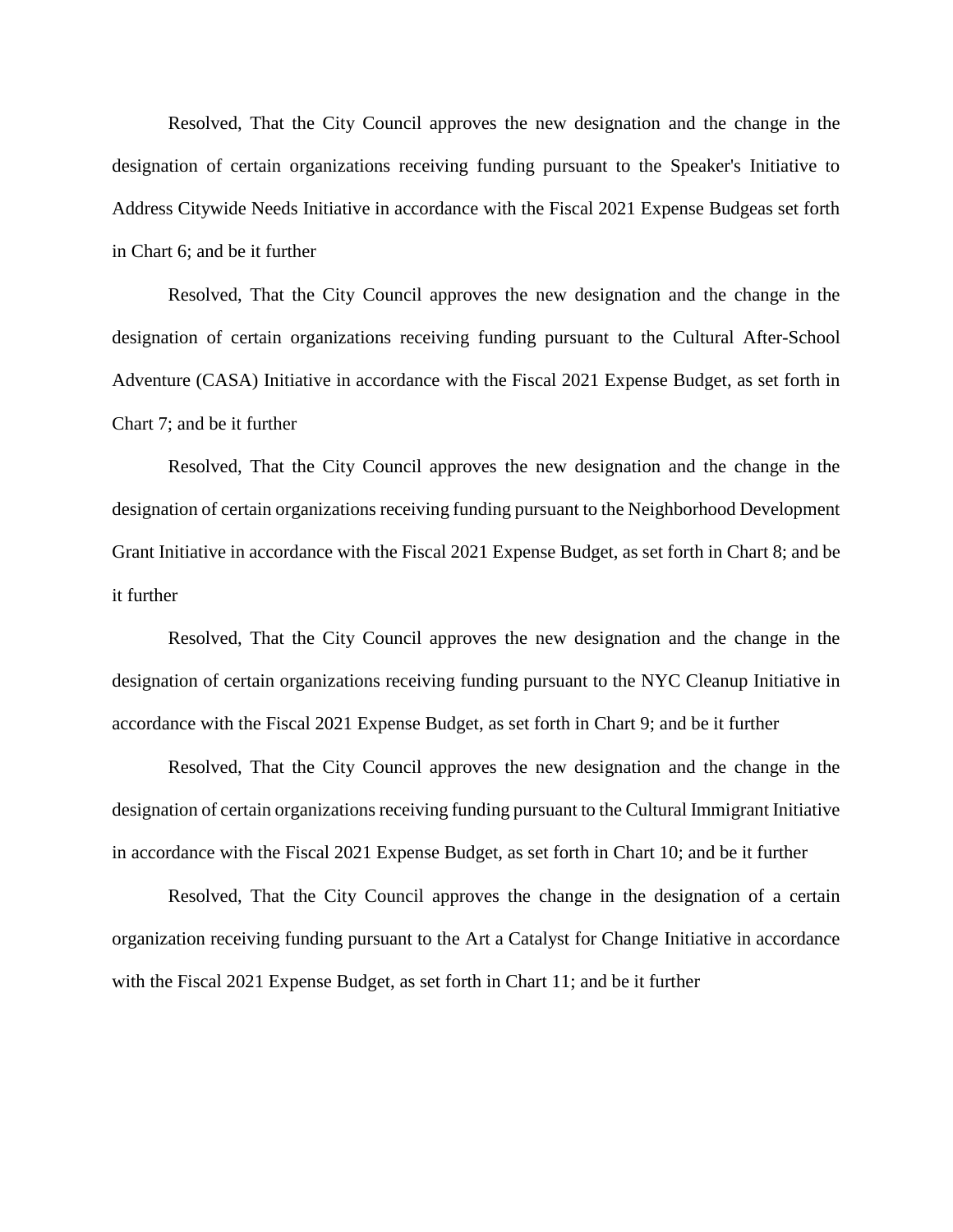Resolved, That the City Council approves the change in the designation of a certain organization receiving local discretionary funding pursuant to the Fiscal 2020 Expense Budget, as set forth in Chart 12; and be it further

Resolved, That the City Council approves the approves the amendment of the description for the Description/Scope of Services for certain organizations receiving local, youth, aging, and anti-poverty discretionary funding and funding for certain initiatives in accordance with the Fiscal 2021 Expense Budget, as set forth in Chart 13; and be it further

Resolved, That the City Council approves the description for the Description/Scope of Services for certain organizations receiving local discretionary funding in accordance with the Fiscal 2020 Expense Budget as set forth in Chart 14; and be it further

Resolved, That the City Council approves the description for the Description/Scope of Services for a certain organization receiving funding in accordance with the NYC Cleanup Initiative in accordance with the Fiscal 2019 Expense Budget, as set forth in Chart 15.

NB LS #17936 6/28/2021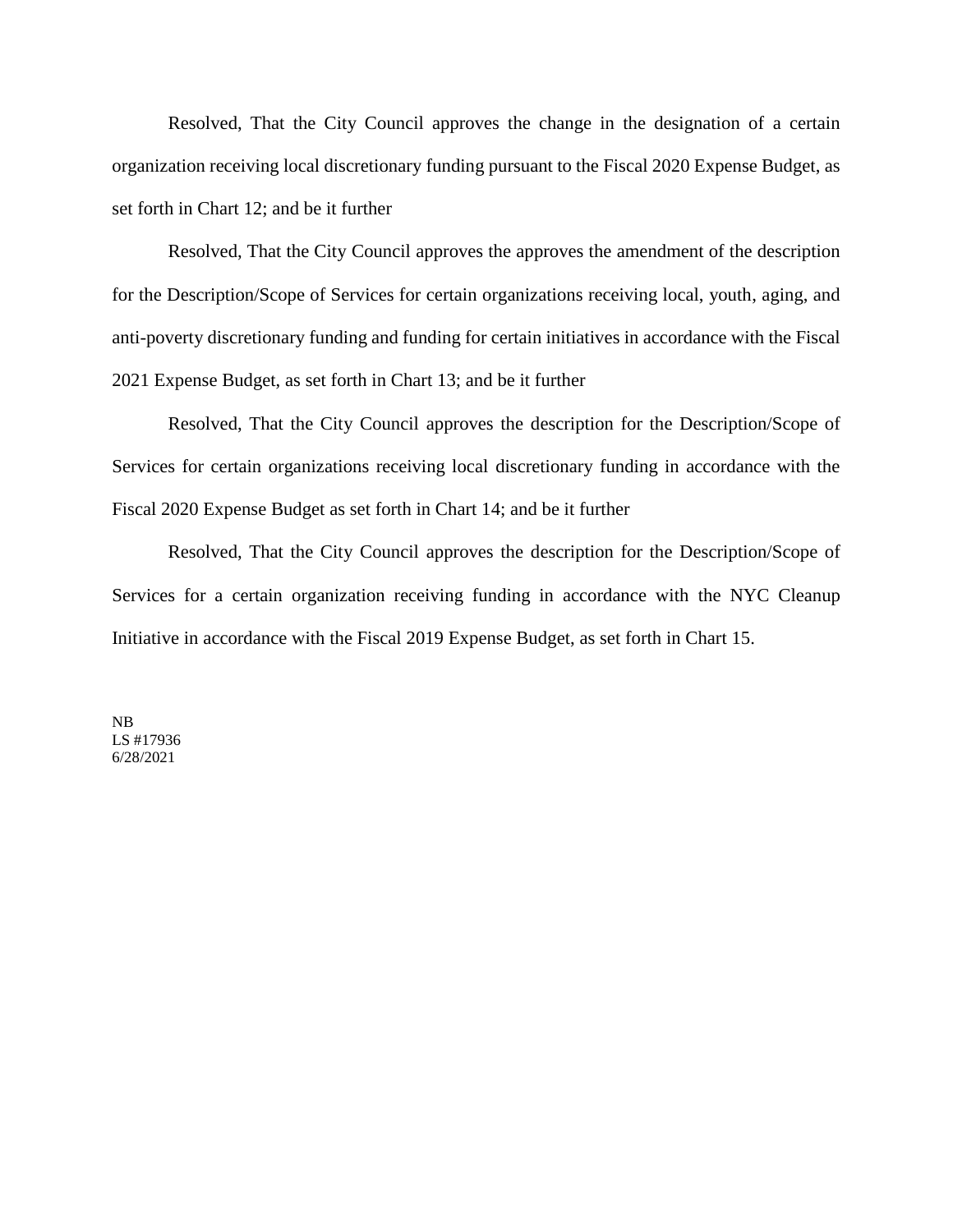| <b>Member</b>  | <b>Organization - Program</b>                                                  | <b>EIN Number</b> | <b>Agency</b> | <b>Amount</b> | Agy # | U/A |
|----------------|--------------------------------------------------------------------------------|-------------------|---------------|---------------|-------|-----|
| <b>Borelli</b> | On Your Mark, Inc. - Therapeutic Horse Program                                 | 13-3128315        | <b>DHMH</b>   | (\$5,000)     | 816   | 120 |
| Borelli        | On Your Mark, Inc. - Art Program                                               | 13-3128315        | <b>DHMH</b>   | \$5,000       | 816   | 120 |
| Dromm          | Congregation Beit Simchat Torah **                                             | 23-7406899        | <b>DHMH</b>   | (\$5,000)     | 816   | 112 |
| Dromm          | Congregation Beit Simchat Torah **                                             | 23-7406899        | <b>DYCD</b>   | \$5,000       | 260   | 312 |
| Rosenthal      | School of American Ballet, Inc. - Community Outreach                           | 13-1275970        | <b>DCLA</b>   | (\$4,000"     | 126   | 003 |
| Rosenthal      | School of American Ballet, Inc.                                                | 13-1275970        | <b>DCLA</b>   | \$4,000       | 126   | 003 |
| Levin          | School of American Ballet, Inc. - Community Outreach Program                   | 13-1275970        | <b>DCLA</b>   | (\$3,000)     | 126   | 003 |
| Levin          | School of American Ballet, Inc.                                                | 13-1275970        | <b>DCLA</b>   | \$3,000       | 126   | 003 |
| Rose           | Port Richmond High School Boy's Track & Field Team - Port Richmond High        | 13-6643607        | <b>DOE</b>    | (\$5,000)     | 040   | 402 |
|                | School Girls Cross Country/Track & Field                                       |                   |               |               |       |     |
| Rose           | Department of Education - Port Richmond High School - Girl's Cross Country     | 13-6400434        | <b>DOE</b>    | \$5,000       | 040   | 402 |
|                | Track & Field Team                                                             |                   |               |               |       |     |
| Rose           | Port Richmond High School Boy's Track & Field Team - Port Richmond High        | 13-6643607        | <b>DOE</b>    | (\$5,000)     | 040   | 402 |
|                | School Raider Men Cross-country/Track & Field Team                             |                   |               |               |       |     |
| Rose           | Department of Education - Port Richmond High School - Boy's Cross Country      | 13-6400434        | <b>DOE</b>    | \$5,000       | 040   | 402 |
|                | Track & Field Team                                                             |                   |               |               |       |     |
| Holden         | New York City H2O **                                                           | 45-3860014        | <b>DYCD</b>   | (\$1,500      | 260   | 005 |
| Holden         | Department of Parks and Recreation **                                          | 13-6400434        | <b>DPR</b>    | \$1,500       | 846   | 006 |
| D. Diaz        | Muna Social Services, Inc. **                                                  | 84-4338493        | <b>DYCD</b>   | (\$5,000)     | 260   | 005 |
| D. Diaz        | Forest Park Trust, Inc. **                                                     | 31-1558645        | <b>DPR</b>    | \$5,000       | 846   | 006 |
| Speaker        | Butterflies By Blaq, Inc. - Pink Butterfly Program, Custom Cranial Prosthesis, | 45-4874876        | <b>DYCD</b>   | (\$45,000)    | 260   | 005 |
|                | and Donate and Create program                                                  |                   |               |               |       |     |
| Speaker        | Butterflies By Blaq, Inc.                                                      | 45-4874876        | <b>DYCD</b>   | \$45,000      | 260   | 005 |
| Reynoso        | Myrtle Avenue District Management Association **                               | 11-2912570        | <b>SBS</b>    | (\$20,000)    | 801   | 002 |
| Reynoso        | New York City H2O **                                                           | 45-3860014        | <b>DYCD</b>   | \$10,000      | 260   | 005 |
| Reynoso        | St. Nick's Alliance Corporation **                                             | 51-0192170        | <b>HPD</b>    | \$10,000      | 806   | 009 |
| Rivera         | United Jewish Council of the East Side, Inc. - Lillian Wald Senior Center      | 13-2735378        | <b>DFTA</b>   | (\$2,000)     | 125   | 003 |
| Rivera         | United Jewish Council of the East Side, Inc. - Lilian Wald Houses              | 13-2735378        | <b>DFTA</b>   | \$2,000       | 125   | 003 |
| Miller         | Department of Parks and Recreation - Family Day - Council District 27 **       | 13-6400434        | <b>DPR</b>    | (\$15,000)    | 846   | 006 |
| <b>Miller</b>  | Department of Parks and Recreation - Fitness Events - Council District 27 **   | 13-6400434        | <b>DPR</b>    | (\$10,000)    | 846   | 006 |
| Miller         | King of Kings Foundation, Inc. **                                              | 03-0583790        | <b>DYCD</b>   | \$20,000      | 260   | 005 |
| Miller         | Queens Center Of The Arts **                                                   | 82-2358175        | <b>DYCD</b>   | \$5,000       | 260   | 005 |
| <b>Miller</b>  | Department of Transportation **                                                | 13-6400434        | <b>DOT</b>    | (\$5,000)     | 841   | 011 |
| Miller         | Queens Center Of The Arts **                                                   | 82-2358175        | <b>DYCD</b>   | \$5,000       | 260   | 005 |
| Cumbo          | Institute for Community Equity and Sharing, Inc. - Food Justice & Youth        | 83-0909234        | <b>DYCD</b>   | (\$19,000]    | 260   | 005 |
| Cumbo          | Institute for Community Equity and Sharing, Inc.                               | 83-0909234        | <b>DYCD</b>   | \$19,000      | 260   | 005 |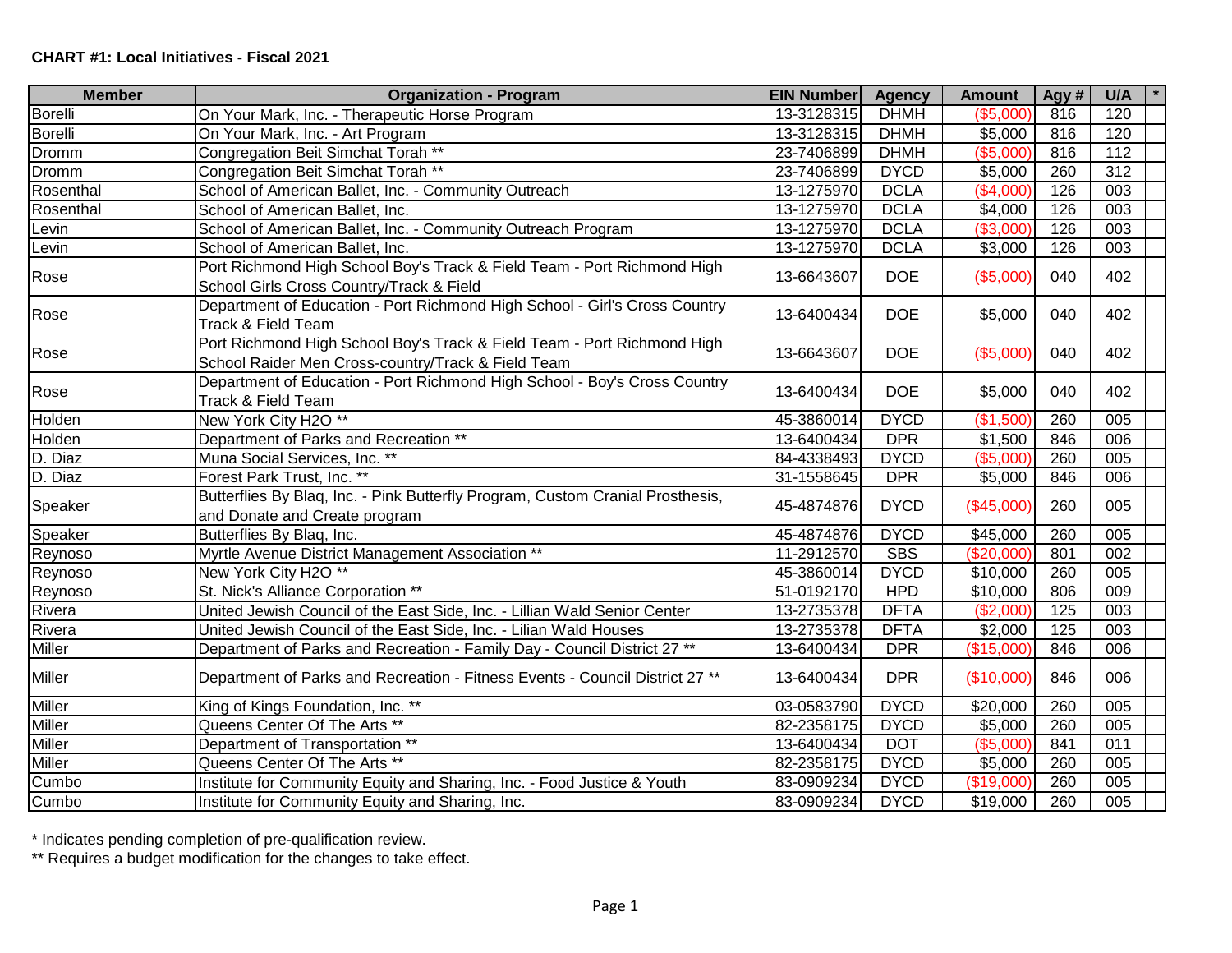## **CHART #1: Local Initiatives - Fiscal 2021 (continued)**

| <b>Member</b> | <b>Organization - Program</b>                                                                                          | <b>EIN Number</b> | <b>Agency</b> | <b>Amount</b> | Agy # | U/A |  |
|---------------|------------------------------------------------------------------------------------------------------------------------|-------------------|---------------|---------------|-------|-----|--|
| ∣Levin        | Department of Transportation - Bike Helmet Giveaway - Council District 33 **                                           | 13-6400434        | <b>DOT</b>    | (\$5,000)     | 841   | 011 |  |
| Levin         | Greenpoint Reformed Church **                                                                                          | 11-2100335        | <b>DYCD</b>   | \$5,000       | 260   | 005 |  |
| Kallos        | Manhattan Community Board #11 - Spirit of Service Festival                                                             | 13-6400434        | <b>MNCB</b>   | (\$2,500)     | 351   | 002 |  |
| Kallos        | Manhattan Community Board #11                                                                                          | 13-6400434        | <b>MNCB</b>   | \$2,500       | 351   | 002 |  |
| <b>Ulrich</b> | Roman Catholic Church of the Holy Child Jesus in the Borough of Queens in<br>the City of New York - Golden Age Club ** | 11-1639802        | <b>DFTA</b>   | (\$5,000)     | 125   | 003 |  |
| <b>Ulrich</b> | Roman Catholic Church of the Holy Child Jesus in the Borough of Queens in<br>the City of New York **                   | 11-1639802        | <b>DYCD</b>   | \$5,000       | 260   | 312 |  |
| Dromm         | Queens Lesbian and Gay Pride Committee, Inc. **                                                                        | 11-3146598        | <b>DYCD</b>   | (\$5,000)     | 260   | 005 |  |
| Dromm         | Queens Historical Society **                                                                                           | 23-7016007        | <b>DCLA</b>   | \$5,000       | 126   | 003 |  |
| Dromm         | Queens Lesbian and Gay Pride Committee, Inc.                                                                           | 11-3146598        | <b>DYCD</b>   | (\$5,000)     | 260   | 005 |  |
| Dromm         | LGBT Center Intercultural Collective, Inc.                                                                             | 82-4397912        | <b>DYCD</b>   | \$5,000       | 260   | 005 |  |
| Rose          | Brothers Care, Inc. - 19th Annual West Brighton Harmony Day Free Street Fair                                           | 26-1422585        | <b>DYCD</b>   | (\$5,000)     | 260   | 005 |  |
| Rose          | Jewish Community Center of Staten Island, Inc.                                                                         | 13-5562256        | <b>DYCD</b>   | \$5,000       | 260   | 005 |  |
| Rose          | Brothers Care, Inc. - Annual West Brighton Harmony Day Free Street Fair &<br>Other Events **                           | 26-1422585        | <b>DYCD</b>   | (\$5,000)     | 260   | 312 |  |
| Rose          | Jewish Community Center of Staten Island, Inc. **                                                                      | 13-5562256        | <b>DYCD</b>   | \$5,000       | 260   | 005 |  |

\* Indicates pending completion of pre-qualification review.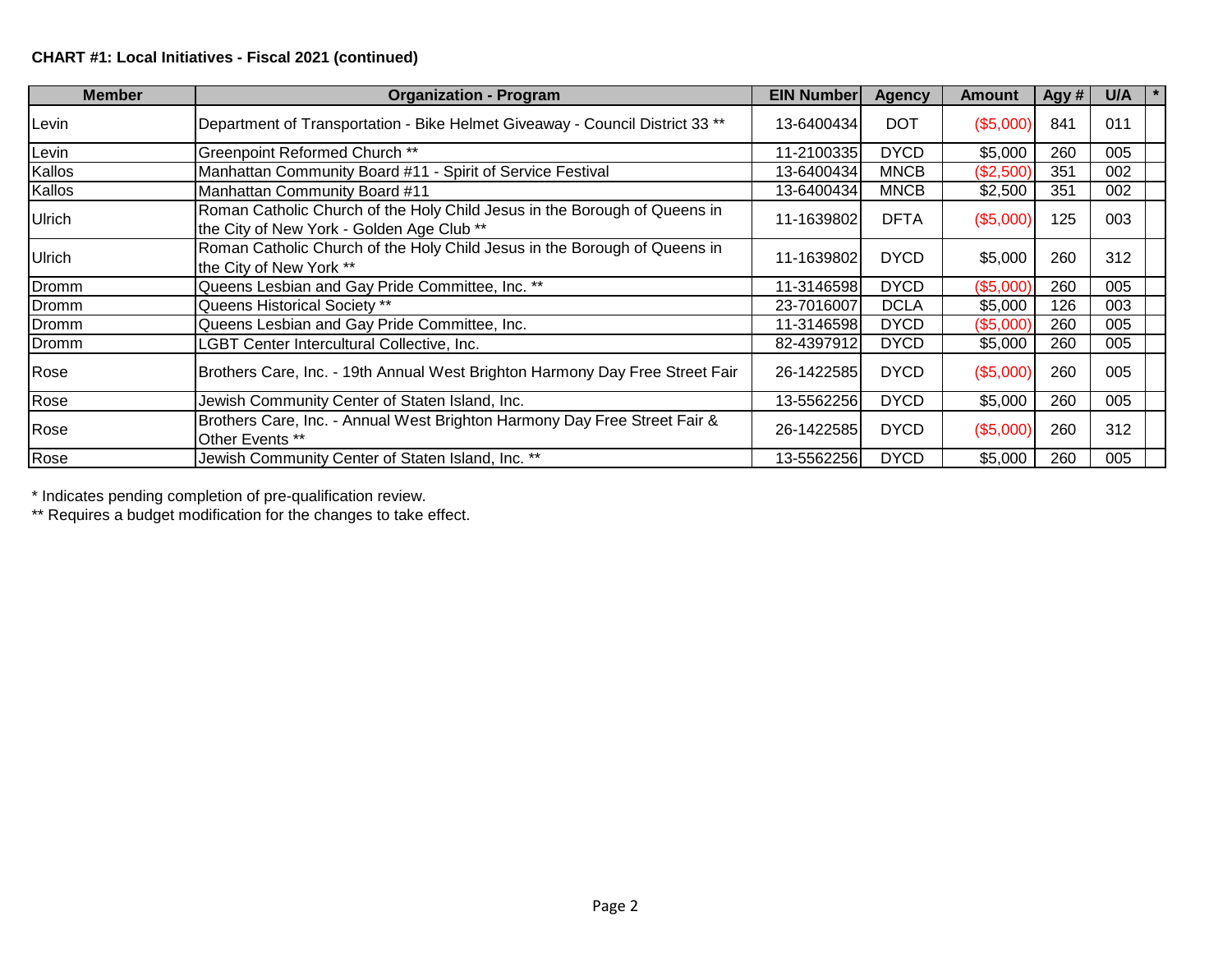| <b>Member</b>  | <b>Organization - Program</b>                                                          | <b>EIN Number</b> | <b>Agency</b> | Amount     | Agy # | U/A | $\mathbf{1}$ $\star$ |
|----------------|----------------------------------------------------------------------------------------|-------------------|---------------|------------|-------|-----|----------------------|
| Rosenthal      | P.S. 75 Parent-Teacher Association, Ltd. - Afterschool Program                         | 13-3497284        | <b>DYCD</b>   | (\$10,000  | 260   | 312 |                      |
| Rosenthal      | P.S. 75 Parent-Teacher Association, Ltd.                                               | 13-3497284        | <b>DYCD</b>   | \$10,000   | 260   | 312 |                      |
| Powers         | Educational Alliance, Inc., The - Daddy & Me Swimming Program - 14th Street Y          | 13-5562210        | <b>DYCD</b>   | (\$10,000) | 260   | 312 |                      |
| Powers         | Educational Alliance, Inc., The - 14th Street Y                                        | 13-5562210        | <b>DYCD</b>   | \$10,000   | 260   | 312 |                      |
| <b>Cumbo</b>   | Institute for Community Equity and Sharing, Inc. - Food Justice & Youth<br>Programming | 83-0909234        | <b>DYCD</b>   | (\$1,000)  | 260   | 312 |                      |
| Cumbo          | Institute for Community Equity and Sharing, Inc.                                       | 83-0909234        | <b>DYCD</b>   | \$1,000    | 260   | 312 |                      |
| Perkins        | Women In Need, Inc. - Specialized Children's Services - Council District 9             | 13-3164477        | <b>DYCD</b>   | (\$10,000) | 260   | 312 |                      |
| <b>Perkins</b> | Young Faces Smiling - A. Philip Randolph High School                                   | 20-3537537        | <b>DYCD</b>   | \$10,000   | 260   | 312 |                      |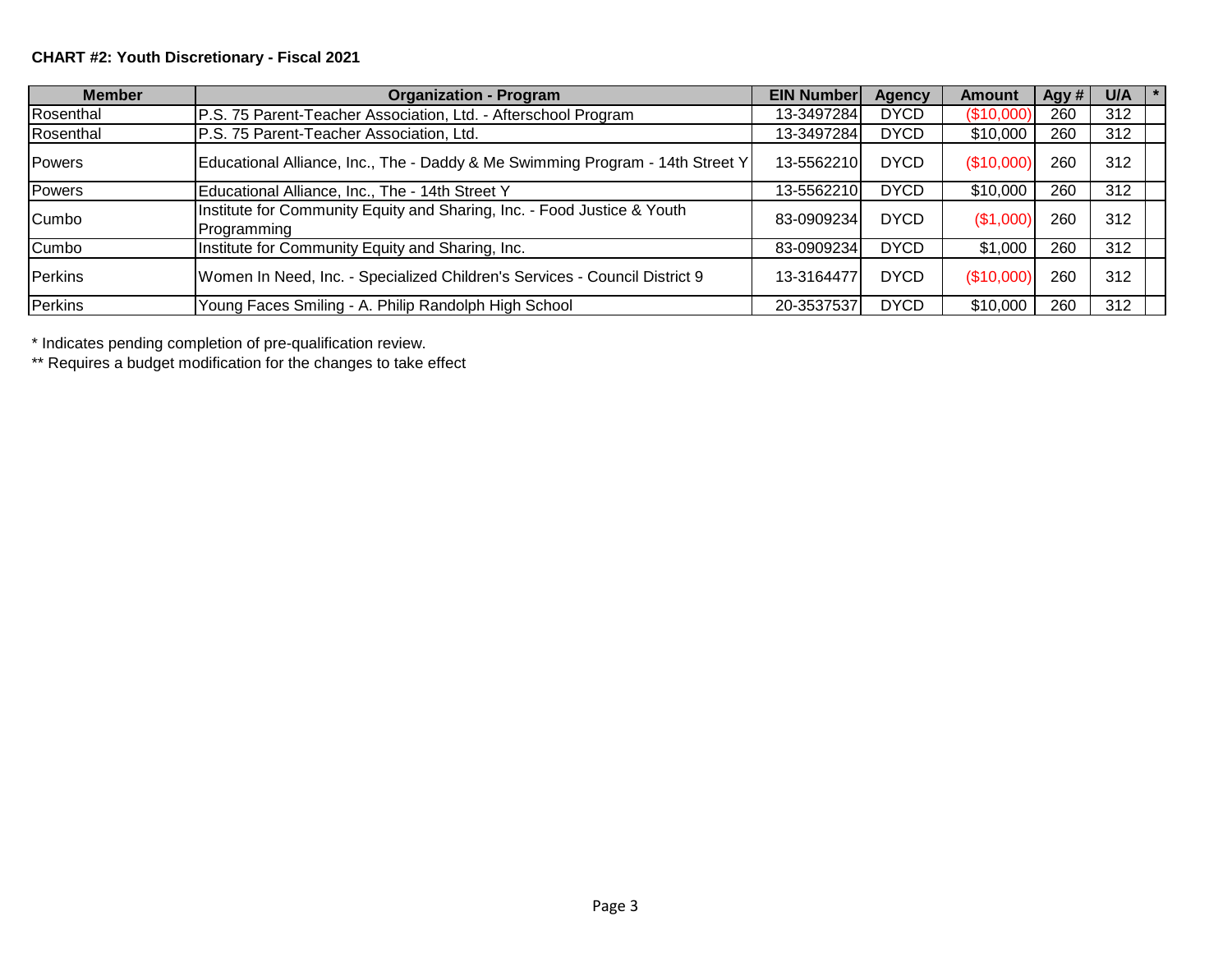# **CHART #3: Aging Discretionary - Fiscal 2021**

| <b>Member</b> | <b>Organization - Program</b>                                             | <b>EIN Numberl</b> | Agency      | <b>Amount</b> | Agy # | $U/A$  * |  |
|---------------|---------------------------------------------------------------------------|--------------------|-------------|---------------|-------|----------|--|
| Gjonaj        | Jewish Association for Services for the Aged (JASA) - Throggs Neck Senior | 13-2620896         | <b>DFTA</b> | (\$7,000)     | 125   | 003      |  |
|               | Center                                                                    |                    |             |               |       |          |  |
| Gjonaj        | Jewish Association for Services for the Aged (JASA)                       | 13-2620896         | <b>DFTA</b> | \$7,000       | 125   | 003      |  |
| Rivera        | United Jewish Council of the East Side, Inc. - Lillian Wald Senior Center | 13-2735378         | DFTA        | (\$20,000     | 125   | 003      |  |
| Rivera        | United Jewish Council of the East Side, Inc. - Lilian Wald Houses         | 13-2735378         | DFTA        | \$20,000      | 125   | 003      |  |

\* Indicates pending completion of pre-qualification review.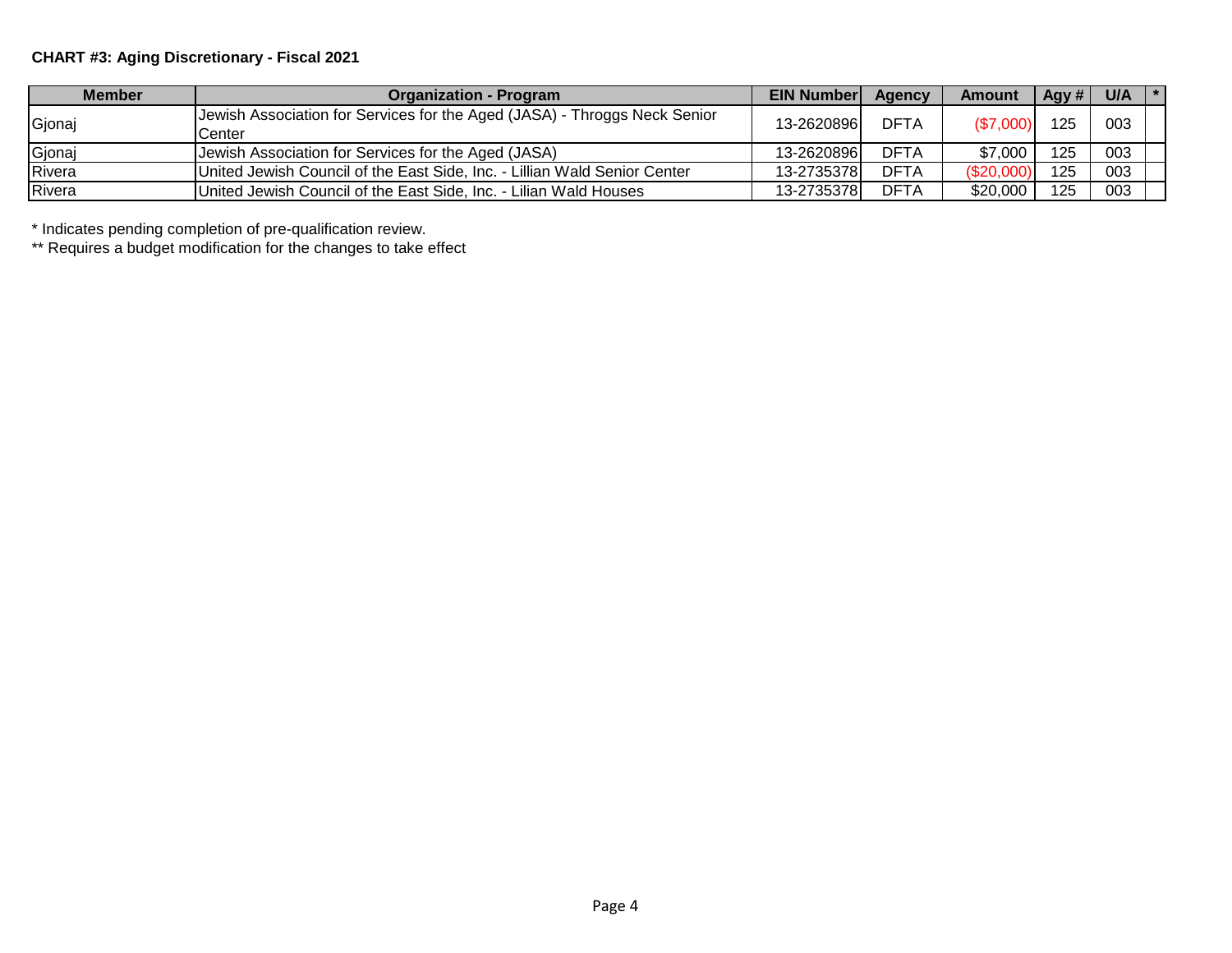| <b>Member</b> | <b>Organization - Program</b>                                                 | <b>EIN Number</b> | <b>Agency</b> | <b>Amount</b> | Agy # | U/A | $\mathbf{I}$ $\ast$ |
|---------------|-------------------------------------------------------------------------------|-------------------|---------------|---------------|-------|-----|---------------------|
| Perkins       | Young Faces Smiling - A. Philip Randolph High School                          | 20-3537537        | <b>DYCD</b>   | (\$10,000)    | 260   | 312 |                     |
| Perkins       | Women In Need, Inc. - Specialized Children's Services - Council District 9    | 13-3164477        | <b>DYCD</b>   | \$10,000      | 260   | 312 |                     |
| Perkins       | Women In Need, Inc. - Specialized Children's Services - Council District 9 ** | 13-3164477        | <b>DYCD</b>   | (\$10,000)    | 260   | 312 |                     |
| Perkins       | Women In Need, Inc. - Specialized Children's Services - Council District 9 ** | 13-3164477        | <b>DHS</b>    | \$10,000      | 071   | 200 |                     |
| Cornegy       | Young Men's Christian Association of Greater New York - Teens Take The City   | 13-1624228        | <b>DYCD</b>   | (\$6,500)     | 260   | 005 |                     |
| Cornegy       | Young Men's Christian Association of Greater New York                         | 13-1624228        | <b>DYCD</b>   | \$6,500       | 260   | 005 |                     |
| Dromm         | Queens Lesbian and Gay Pride Committee, Inc.                                  | 11-3146598        | <b>DYCD</b>   | (\$5,000)     | 260   | 005 |                     |
| Dromm         | LGBT Center Intercultural Collective, Inc.                                    | 82-4397912        | <b>DYCD</b>   | \$5,000       | 260   | 005 |                     |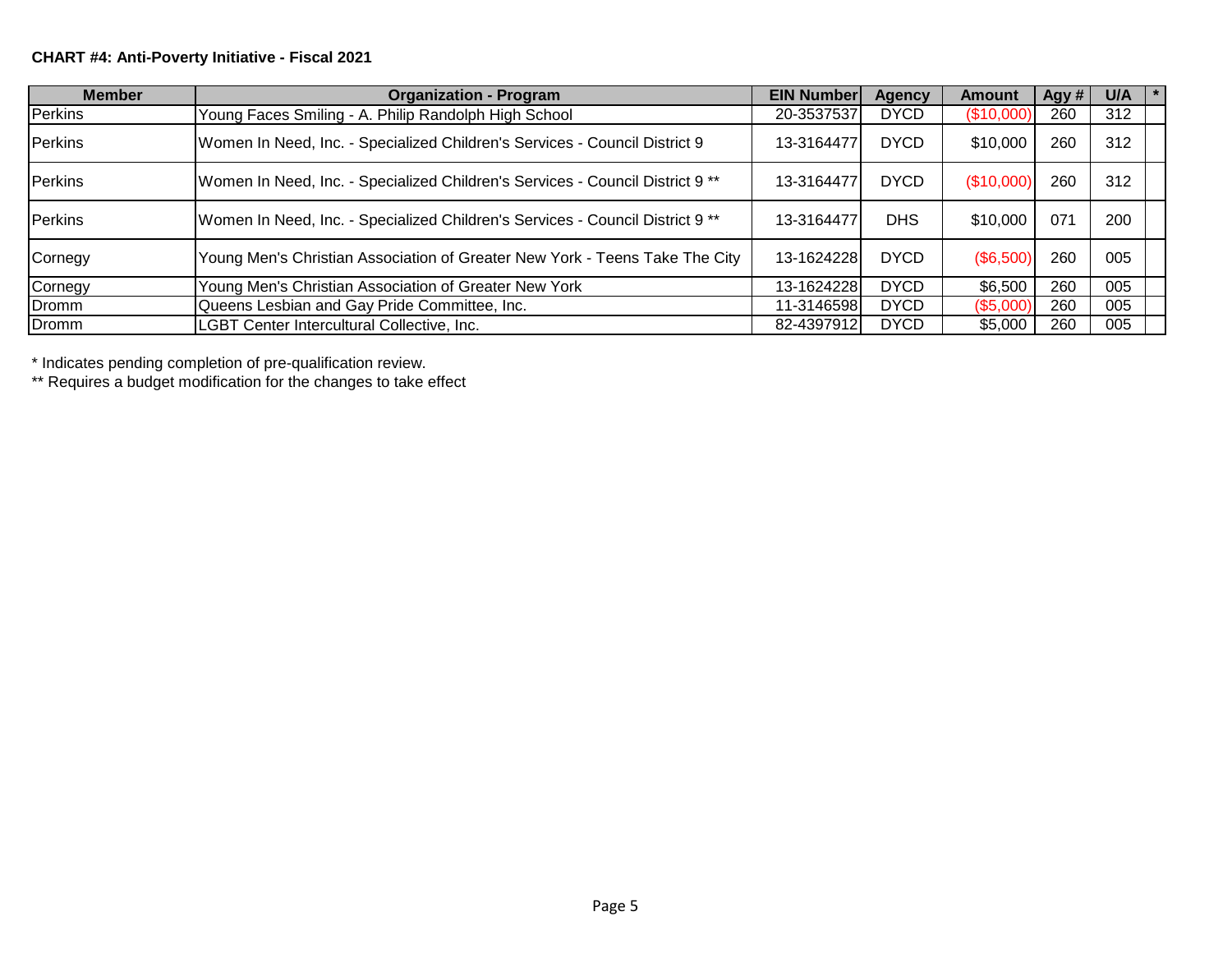## **CHART #5: Boroughwide Needs Initiative - Fiscal 2021**

| <b>Borough</b>    | Organization -<br>Program                           | <b>EIN Number</b> | Aqencv      | Amount   | Agy # | U/A |  |
|-------------------|-----------------------------------------------------|-------------------|-------------|----------|-------|-----|--|
| Queens Delegation | Butterflies By Blag,<br><b>Hair Program</b><br>Inc. | 45-4874876        | <b>DYCD</b> | ءصہ/     | 260   | 005 |  |
| Queens Delegation | Butterflies By Blag, Inc.                           | 45-4874876        | <b>DYCD</b> | \$25,000 | 260   | 005 |  |

\* Indicates pending completion of pre-qualification review.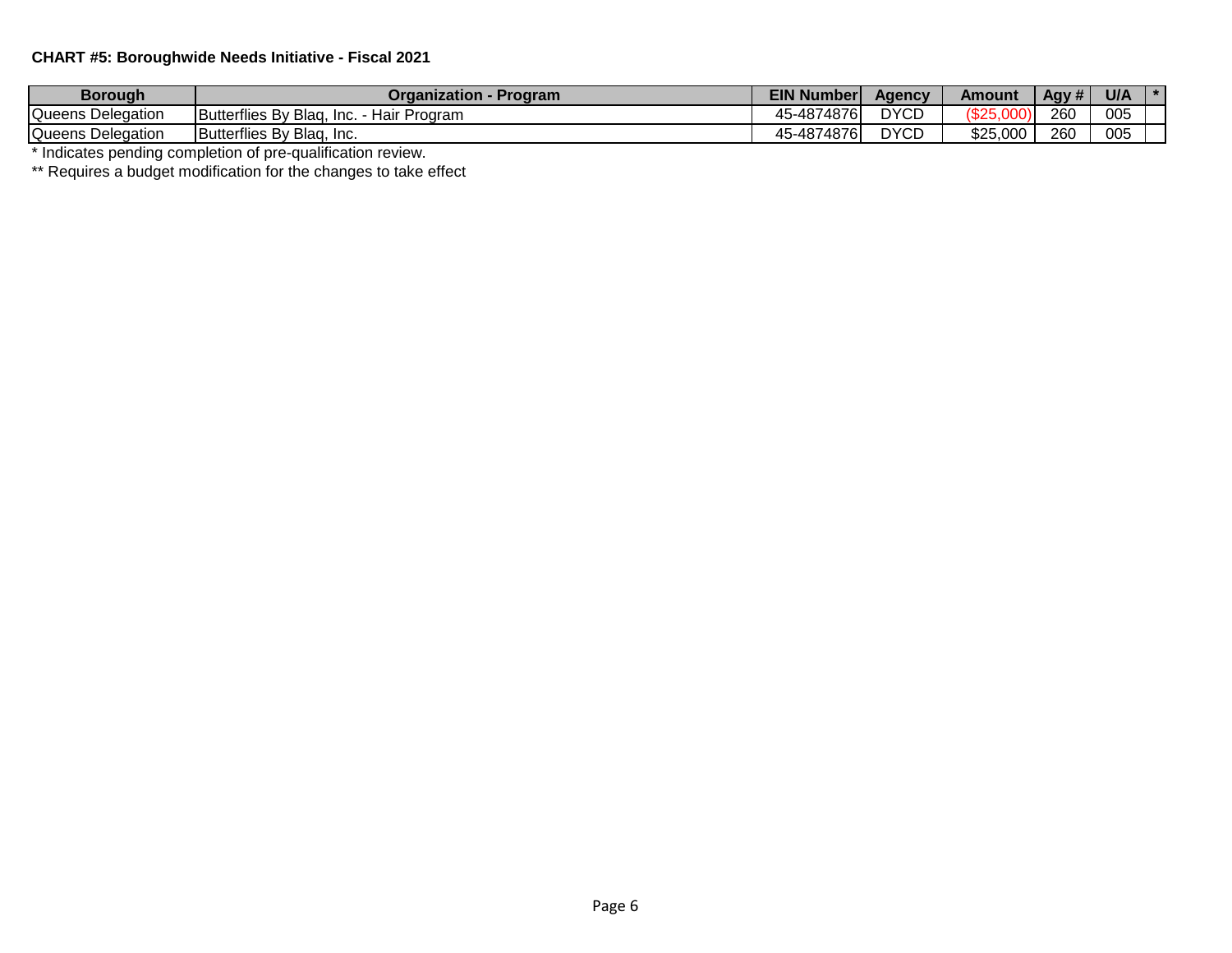## **CHART #6: Speaker's Initiative to Address Citywide Needs - Fiscal 2021**

| Member  | <b>Organization - Program</b>                    | <b>EIN Number</b>      | Agency      | Amount  | Agy # | U/A |  |
|---------|--------------------------------------------------|------------------------|-------------|---------|-------|-----|--|
| Speaker | Hall.<br><b>Maspeth</b><br>Town<br>-Inc.         | $-7259702$<br>ົ<br>Z3- | <b>DYCD</b> |         | 260   | 005 |  |
| Speaker | Department of Youth and Community<br>Development | 3-6400434              | <b>DYCD</b> | \$8,000 | 260   | 005 |  |

\* Indicates pending completion of pre-qualification review.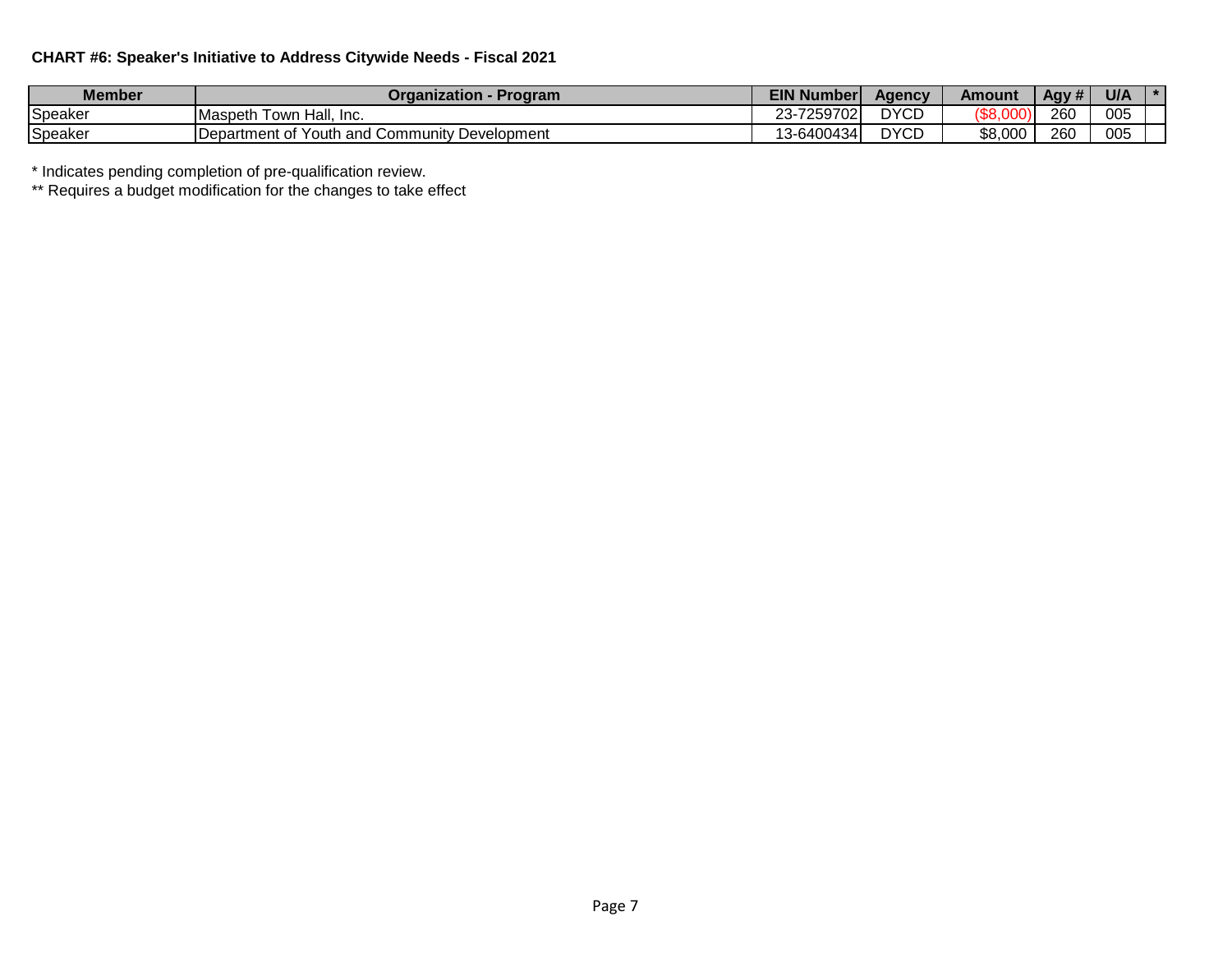### **CHART #7: Cultural After-School Adventure (CASA) - Fiscal 2021**

| <b>Member</b>    | <b>Organization - Program</b>                                                                                                            | <b>EIN Number</b> | <b>Agency</b> | Amount           | Agy # $U/A$ * |     |  |
|------------------|------------------------------------------------------------------------------------------------------------------------------------------|-------------------|---------------|------------------|---------------|-----|--|
| Eugene           | Brooklyn Historical Society, The - Science, Technology and Research Early College High<br>School at Erasmus (17K543)                     | 11-1630813        | <b>DCLA</b>   | $(\$20,000)$     | 126           | 003 |  |
| Eugene           | Carlos Lezama Archives and Caribbean Cultural Center - Science, Technology and Research<br>Early College High School at Erasmus (17K543) | 02-0749266        | <b>DCLA</b>   | \$20,000         | 126           | 003 |  |
| Adams            | 2020 Vision for Schools, Inc. - Public School 155Q (27Q155)                                                                              | 45-3023036        | <b>DCLA</b>   | (\$20,000)       | 126           | 003 |  |
| Adams            | 2020 Vision for Schools, Inc. - Public School 045Q Clarence Witherspoon (27Q045)                                                         | 45-3023036        | <b>DCLA</b>   | \$20,000         | 126           | 003 |  |
| <b>CD 22</b>     | Astoria Performing Arts Center, Inc. - Public School 151Q Mary D. Carter (30Q151)                                                        | 65-1209580        | <b>DCLA</b>   | (\$20,000)       | 126           | 003 |  |
| CD <sub>22</sub> | Astoria Performing Arts Center, Inc. - Public School 2Q (30Q002)                                                                         | 65-1209580        | <b>DCLA</b>   | \$20,000         | 126           | 003 |  |
| Matteo           | Sundog Theatre, Inc. - Public School 50R (31R050)                                                                                        | 45-0476945        | <b>DCLA</b>   | (\$20,000)       | 126           | 003 |  |
| Matteo           | Sundog Theatre, Inc. - Public School 046R Albert V. Maniscalco (31R046)                                                                  | 45-0476945        | <b>DCLA</b>   | \$20,000         | 126           | 003 |  |
| Feliz            | Little Orchestra Society-Orpheon, Inc., The - Public School/Intermediate School 54X (10X054)                                             | 13-2638292        | <b>DCLA</b>   | (\$20,000)       | 126           | 003 |  |
| Feliz            | Little Orchestra Society-Orpheon, Inc., The - Public School 9 Ryer Avenue Elementary School<br>(10X009)                                  | 13-2638292        | <b>DCLA</b>   | \$20,000         | 126           | 003 |  |
| Ampry-Samuel     | Ifetayo Cultural Arts Academy, Inc. - Public School 28K (16K028)                                                                         | 11-3027538        | <b>DCLA</b>   | (\$20,000)       | 126           | 003 |  |
| Ampry-Samuel     | Ifetayo Cultural Arts Academy, Inc. - Public School 040 Samuel Huntington (28Q040)                                                       | 11-3027538        | <b>DCLA</b>   | $\sqrt{$20,000}$ | 126           | 003 |  |
| Cumbo            | Ifetayo Cultural Arts Academy, Inc. - Emma L Johnston (17K241)                                                                           | 11-3027538        | <b>DCLA</b>   | (\$20,000)       | 126           | 003 |  |
| Cumbo            | Ifetayo Cultural Arts Academy, Inc. - New Bridges Elementary (17K532)                                                                    | 11-3027538        | <b>DCLA</b>   | \$20,000         | 126           | 003 |  |
| Kallos           | Town Hall Foundation, Inc. - Bayard Taylor (02M158)                                                                                      | 23-7296167        | <b>DCLA</b>   | $(\$20,000)$     | 126           | 003 |  |
| Kallos           | Town Hall Foundation, Inc. - Repertory Company High School for Theatre Arts (02M531)                                                     | 23-7296167        | <b>DCLA</b>   | \$20,000         | 126           | 003 |  |
| Dromm            | Games for Change, Inc. - Public School 102Q (24Q102)                                                                                     | 26-2623362        | <b>DCLA</b>   | (\$20,000)       | 126           | 003 |  |
| Dromm            | Midtown Management Group, Inc. - Public School 102Q (24Q102)                                                                             | 13-3192793        | <b>DCLA</b>   | \$20,000         | 126           | 003 |  |
| Yeger            | NIA Community Services Network, Inc. - Public School 099K Isaac Asimov (21K099)                                                          | 11-2697931        | <b>DCLA</b>   | (\$20,000)       | 126           | 003 |  |
| Yeger            | NIA Community Services Network, Inc. - Public School 121K Nelson A. Rockefeller (21K121)                                                 | 11-2697931        | <b>DCLA</b>   | \$20,000         | 126           | 003 |  |

\* Indicates pending completion of pre-qualification review.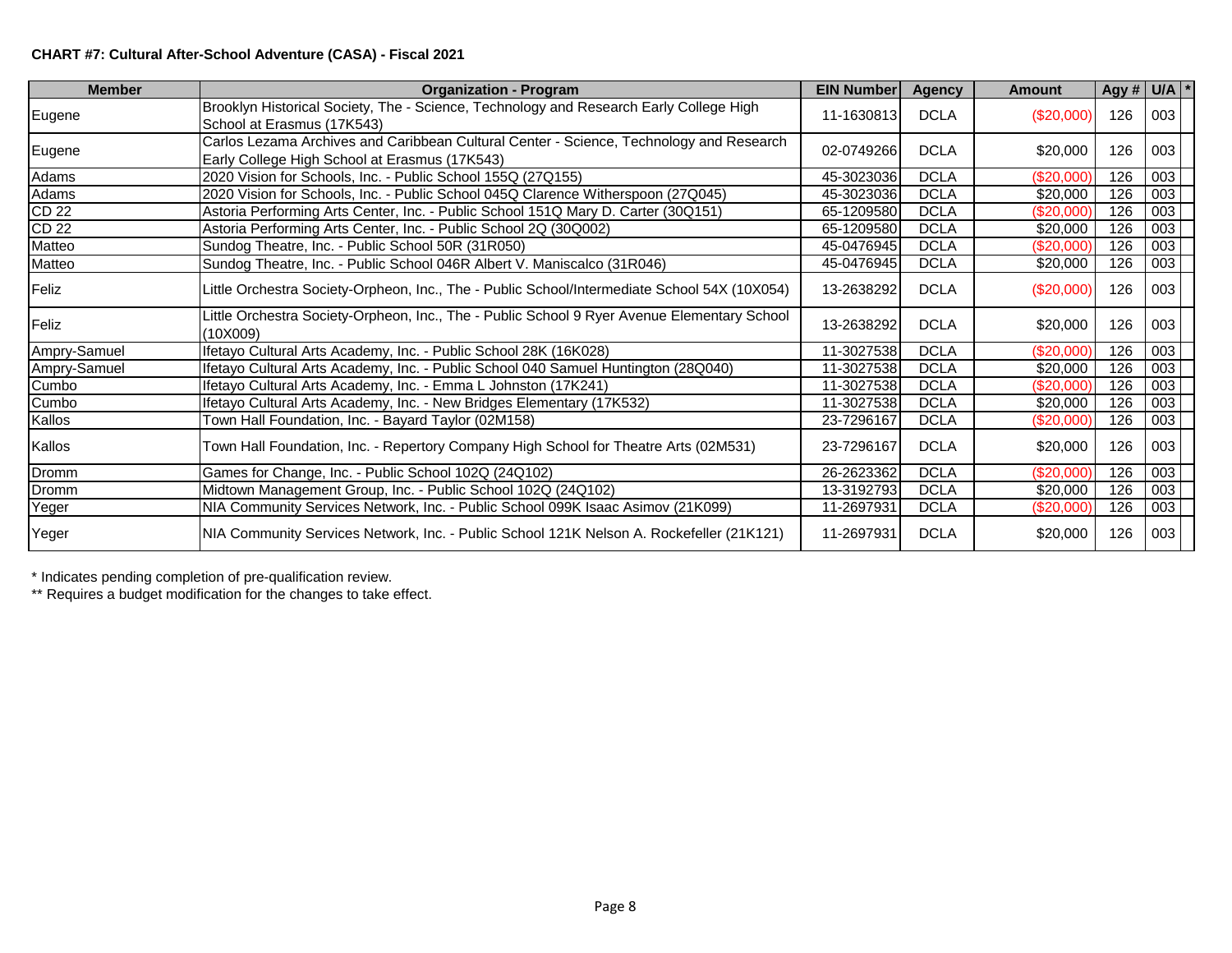### **CHART #8: Neighborhood Development Grant Initiative - Fiscal 2021**

| <b>Member</b>  | <b>Organization - Program</b>                                                                                                           | <b>EIN Number</b> | Agency     | Amount    | Agy # $U/A$ * |            |  |
|----------------|-----------------------------------------------------------------------------------------------------------------------------------------|-------------------|------------|-----------|---------------|------------|--|
| Johnson        | <b>Fashion Center District Management Association, Inc. - Placemaking/Plaza Activation/Public</b><br><b>Space Activation/Public Art</b> | 13-3718607        | <b>SBS</b> | (S10,000) | 801           | 002        |  |
| Johnson        | Flatiron/23rd Street Partnership District Management Association                                                                        | 20-48500641       | <b>SBS</b> | \$10,000  | 801           | $\mid$ 002 |  |
| Perkins        | Alliance for Urban Initiatives, Inc., The                                                                                               | 83-2125845        | <b>SBS</b> | \$10,000  | 801           | 002        |  |
| <b>Perkins</b> | Harlem Week, Inc.                                                                                                                       | 13-3058019        | <b>SBS</b> | \$10.000  | 801           | 002        |  |

\* Indicates pending completion of pre-qualification review.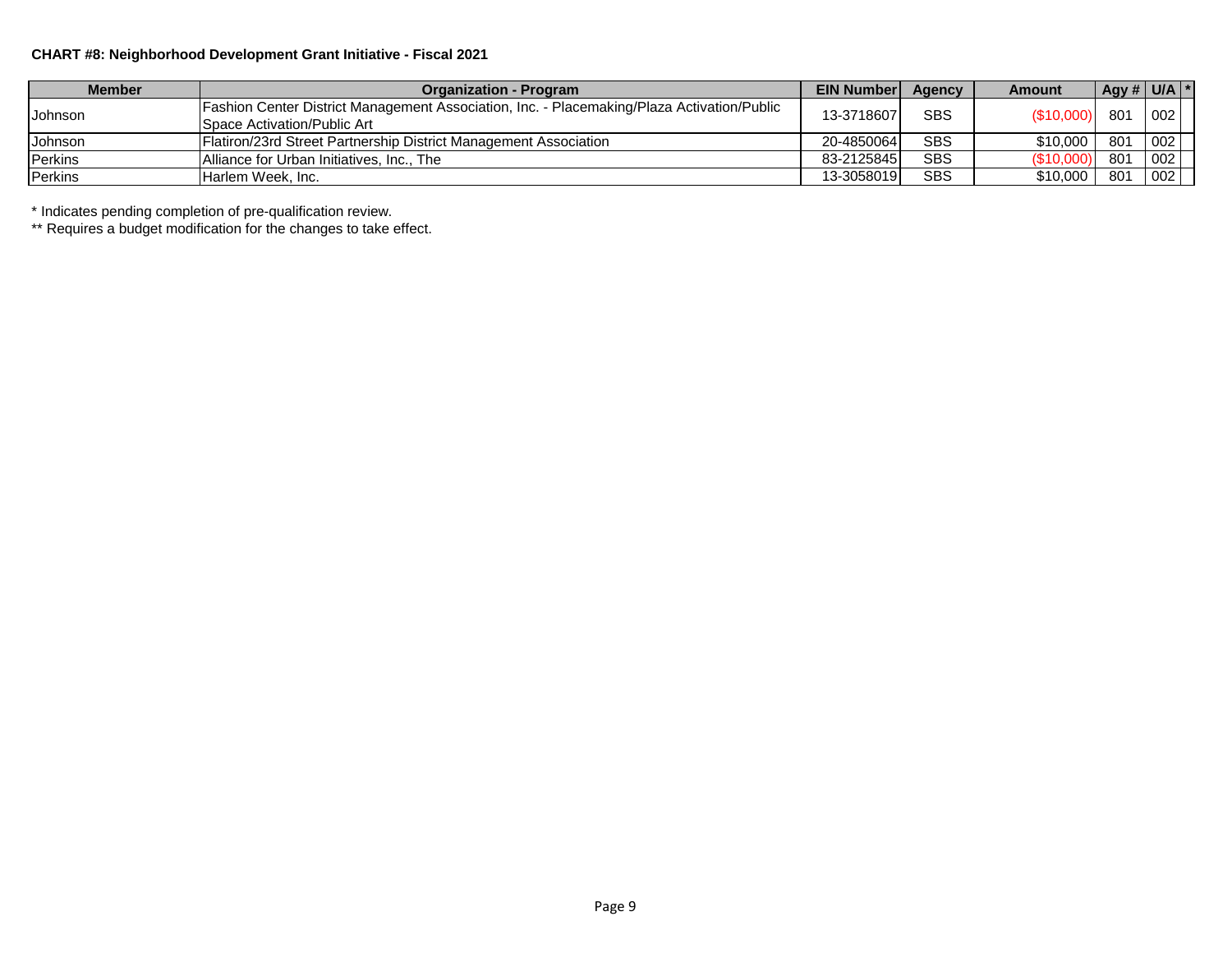### **CHART #9: NYC Cleanup Initiative - Fiscal 2021**

| <b>Member</b> | <b><i><u>Jraanization - P</u></i></b><br>Program                                     | EIN N<br>Number' | Agency               | Amount   | $\overline{AB}$ Agy # |     |  |
|---------------|--------------------------------------------------------------------------------------|------------------|----------------------|----------|-----------------------|-----|--|
| Yeger         | <sup><i>'</i>Beautification Association.</sup><br>Kinas Hiai<br>. Inc.<br>…udhwav P∈ | 20-4986882       | <b>DYCD</b>          |          | 260                   | 005 |  |
| Yeger         | TAssociation of Community Employment Programs for the l<br>Homeless<br>-Inc.         | 13-3846431       | <b>DVCD</b><br>ט ו ש | \$10.000 | 260                   | 005 |  |

\* Indicates pending completion of pre-qualification review.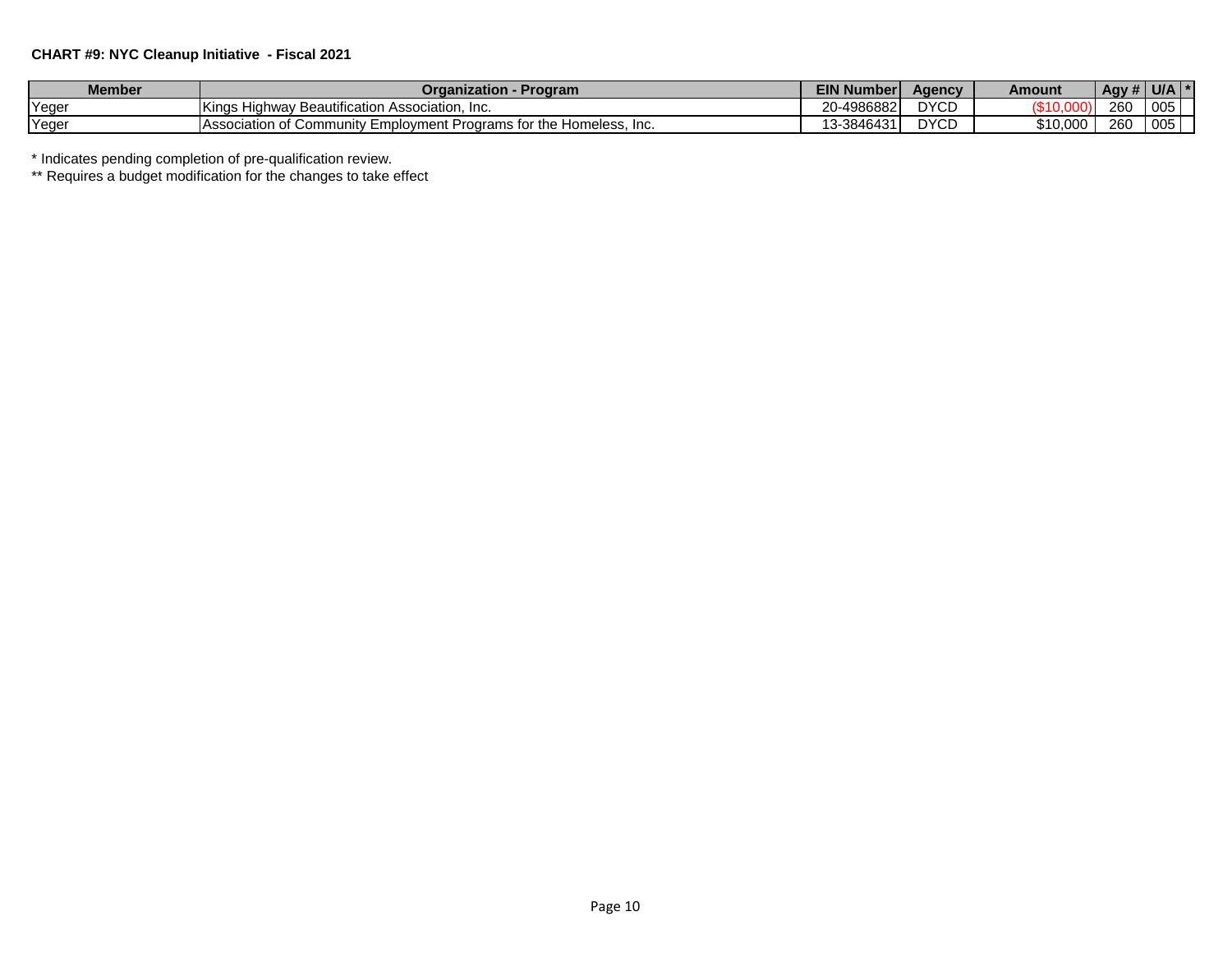# **CHART #10: Cultural Immigrant Initiative - Fiscal 2021**

| <b>Member</b>  | <b>Organization - Program</b>                    | <b>EIN Number</b> | Agency      | <b>Amount</b> | Agy # $U/A$ * |     |  |
|----------------|--------------------------------------------------|-------------------|-------------|---------------|---------------|-----|--|
| Ayala          | Latin American Workshop, Inc., The **            | 13-2995536        | <b>DYCD</b> | (\$15,000     | 260 005       |     |  |
| Ayala          | Latin American Workshop, Inc., The **            | 13-2995536        | <b>DCLA</b> | \$15,000      | 126           | 003 |  |
| <b>Brannan</b> | Arab American Association of New York, Inc. **   | 11-3604756        | <b>DCLA</b> | (\$40,000     | 126           | 003 |  |
| <b>Brannan</b> | Arab American Association of New York, Inc. **   | 11-3604756        | <b>DYCD</b> | \$40,000      | 260           | 005 |  |
| Kallos         | Harlem Week, Inc. **                             | 13-3058019        | <b>DCLA</b> | (\$10,000     | 126           | 003 |  |
| Kallos         | Harlem Week, Inc. **                             | 13-3058019        | <b>DYCD</b> | \$10,000      | 260           | 005 |  |
| Menchaca       | Boricua Festival Committee, Inc. **              | 84-1650571        | <b>DCLA</b> | \$25,000      | 126           | 003 |  |
| Menchaca       | Department of Youth and Community Development ** | 13-6400434        | <b>DYCD</b> | \$25,000      | 260           | 005 |  |

\* Indicates pending completion of pre-qualification review.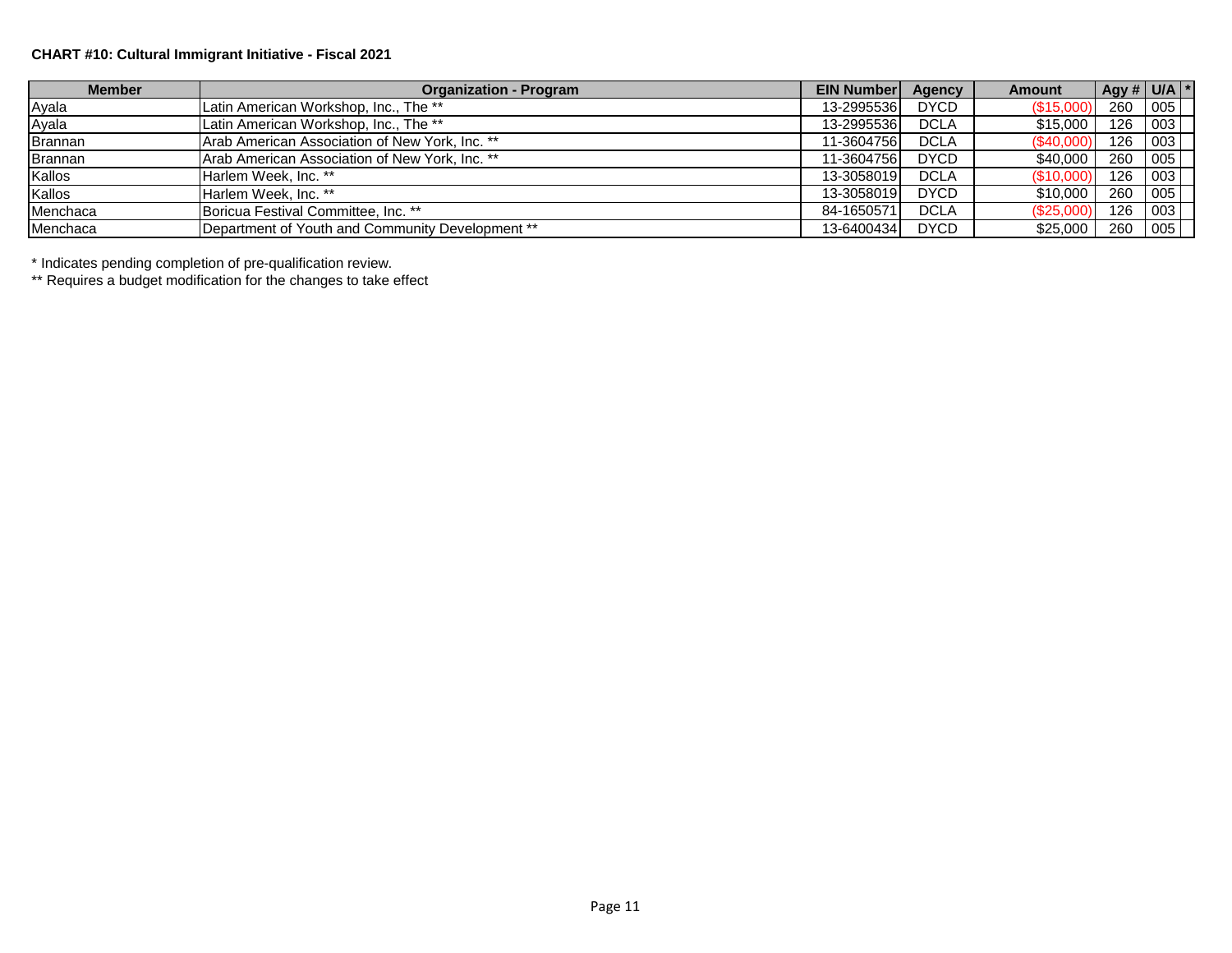| Organization - Program                                            | <b>EIN Number</b> | Agency      | Amount   | $\left $ Agy # $\right $ U/A $\left  \right $ * |     |  |
|-------------------------------------------------------------------|-------------------|-------------|----------|-------------------------------------------------|-----|--|
| Black Spectrum Theatre Company, Inc. - New Prep Middle School 8Q  | 51-01352621       | <b>DCLA</b> |          | 126                                             | 003 |  |
| Black Spectrum Theatre Company, Inc. - Redwood Middle School 332Q | 51-0135262        | <b>DCLA</b> | \$15,300 | 126                                             | 003 |  |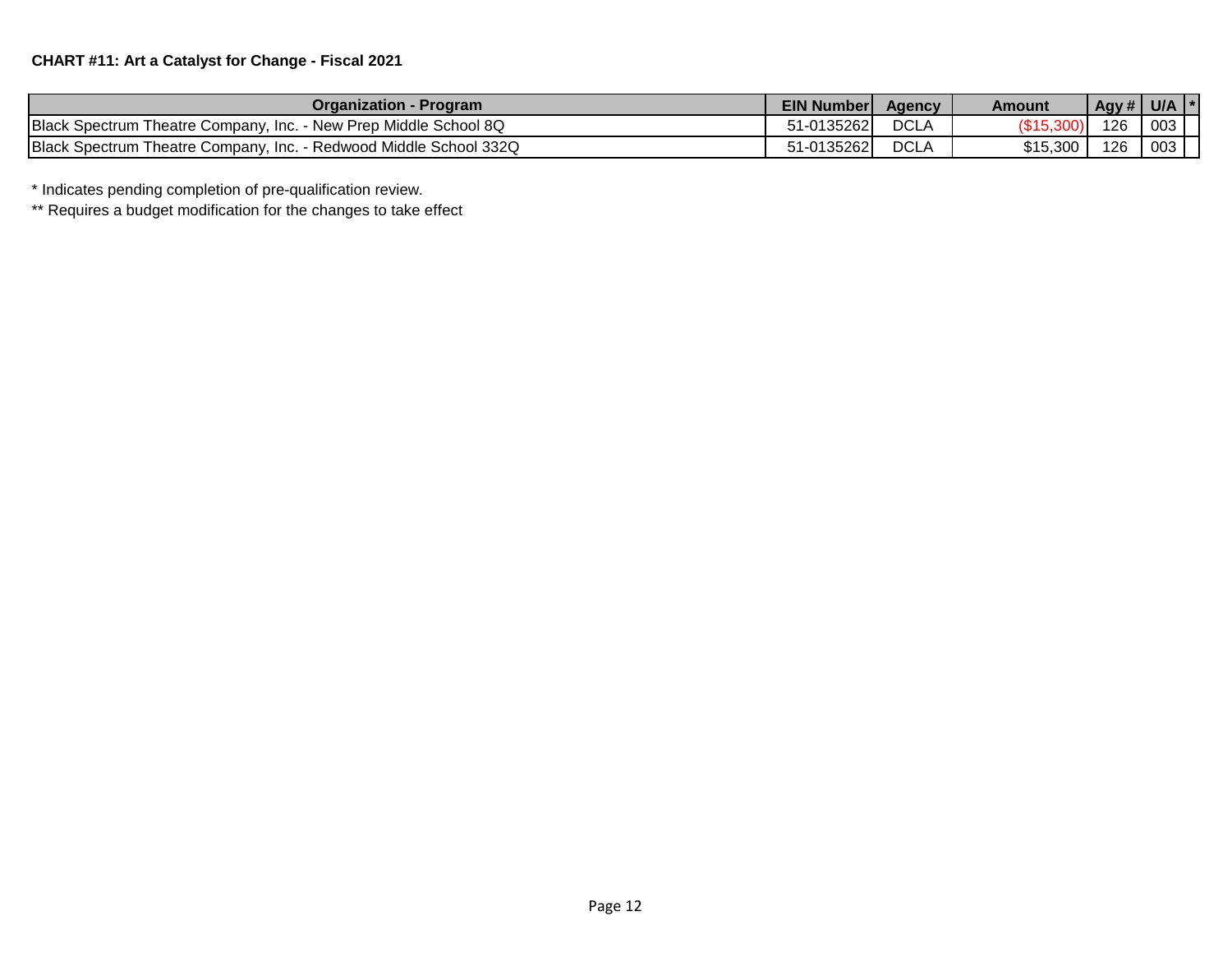#### **CHART #12: Local Initiatives - Fiscal 2020**

| <b>Member</b> | <b>Organization - Program</b>                                                                                       | <b>EIN NumberL</b> | Agency      | <b>Amount</b> | Agy $#$ | U/A |  |
|---------------|---------------------------------------------------------------------------------------------------------------------|--------------------|-------------|---------------|---------|-----|--|
| <b>Ulrich</b> | Roman Catholic Church of the Holy Child Jesus in the Borough of Queens in<br>the City of New York - Golden Age Club | 11-1639802         | <b>DYCD</b> | (S5,000)      | 260     | 312 |  |
| <b>Ulrich</b> | Roman Catholic Church of the Holy Child Jesus in the Borough of Queens in<br>Ithe City of New York                  | 11-1639802         | <b>DYCD</b> | \$5.000       | 260     | 312 |  |

\* Indicates pending completion of pre-qualification review.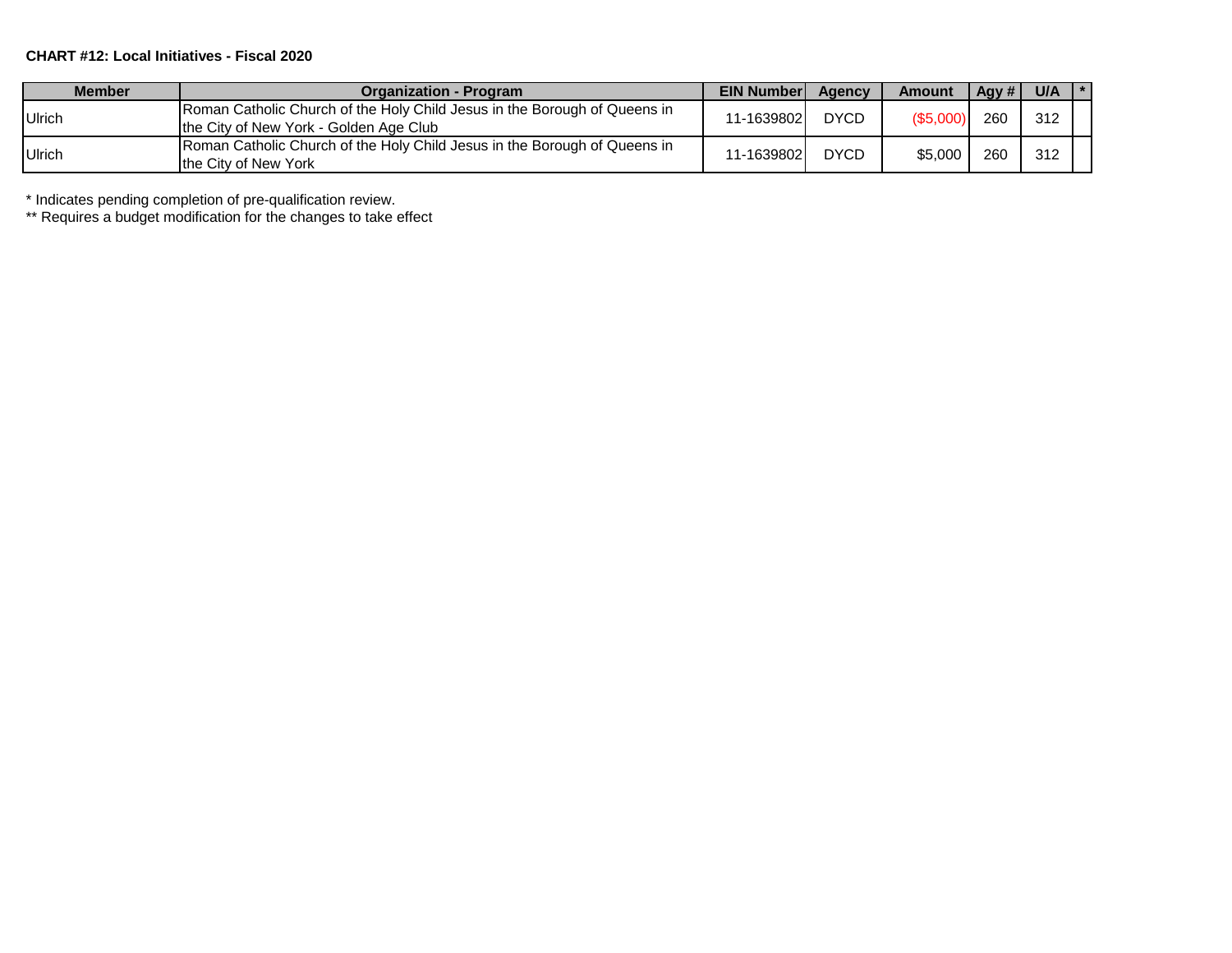| <b>Source</b>                             | <b>Member</b>        | <b>Organization - Program</b>                                                                                      | <b>EIN Number</b> | <b>Agency</b> | <b>Amount</b> | <b>New Purpose of Funds</b>                                                                                                                |
|-------------------------------------------|----------------------|--------------------------------------------------------------------------------------------------------------------|-------------------|---------------|---------------|--------------------------------------------------------------------------------------------------------------------------------------------|
| Local                                     | Cabrera              | Ballroom Basix USA, Inc. - Intermediate<br>School 206X & Public School / Middle<br>School 15X                      | 27-3218865        | <b>DOE</b>    | (\$10,000     | Funding to support Ballroom Basix at I.S. 206X and P.S./M.S. 15X in<br>Council District 14.                                                |
| Local                                     | Cabrera              | Ballroom Basix USA, Inc. - Intermediate<br>School 206X, Public School / Middle<br>School 15X & Public School 360X  | 27-3218865        | <b>DOE</b>    | \$10,000      | Funding to support Ballroom Basix at I.S. 206X, P.S. 315X, and P.S.<br>360X in Council District 14.                                        |
| Local                                     | <b>Borelli</b>       | On Your Mark, Inc. - Therapeutic Horse<br>Program                                                                  | 13-3128315        | <b>DHMH</b>   |               | (\$5,000) Funding to support Therapeutic Horse programming and services.                                                                   |
| _ocal                                     | <b>Borelli</b>       | On Your Mark, Inc. - Art Program                                                                                   | 13-3128315        | <b>DHMH</b>   |               | \$5,000 Funding to support Art Program and services.                                                                                       |
| Local                                     | Rosenthal            | School of American Ballet, Inc. -<br><b>Community Outreach</b>                                                     | 13-1275970        | <b>DCLA</b>   |               | (\$4,000) Funds support SAB community outreach programming and activities.                                                                 |
| Local                                     | Rosenthal            | School of American Ballet, Inc.                                                                                    | 13-1275970        | <b>DCLA</b>   | \$4,000       | Funds will support ballet training program, specifically to cover artistic<br>staff salary costs.                                          |
| Local                                     | Levin                | School of American Ballet, Inc. -<br>Community Outreach Program                                                    | 13-1275970        | <b>DCLA</b>   |               | (\$3,000) Funding will support SAB's Community Outreach program.                                                                           |
| Local                                     | Levin                | School of American Ballet, Inc.                                                                                    | 13-1275970        | <b>DCLA</b>   | \$3,000       | Funds will support ballet training program, specifically to cover artistic<br>staff salary costs.                                          |
| Youth                                     | Rosenthal            | P.S. 75 Parent-Teacher Association, Ltd. -<br>Afterschool Program                                                  | 13-3497284        | <b>DYCD</b>   |               | (\$10,000) Funds support the Public School 75M Afterschool program.                                                                        |
| Youth                                     | Rosenthal            | P.S. 75 Parent-Teacher Association, Ltd.                                                                           | 13-3497284        | <b>DYCD</b>   | \$10,000      | Funds support the Public School 75M Afterschool program and staffing<br>cost.                                                              |
| Aging                                     | Gjonaj               | Jewish Association for Services for the<br>Aged (JASA) - Throggs Neck Senior Center                                | 13-2620896        | <b>DFTA</b>   | (\$7,000      | Funds will be used for events, programming, and classes at the Throggs<br>Neck Senior Center.                                              |
| Aging                                     | Gjonaj               | Jewish Association for Services for the<br>Aged (JASA)                                                             | 13-2620896        | <b>DFTA</b>   | \$7,000       | Funds will be be used for repairs to the Senior center including roof<br>repairs.                                                          |
| Local                                     | Adams                | Butterflies By Blaq, Inc.                                                                                          | 45-4874876        | <b>DYCD</b>   | (\$5,000      | Funds will support the costs of materials, creation, distribution and<br>consultations for prosthetic wigs.                                |
| Local                                     | Adams                | Butterflies By Blag, Inc.                                                                                          | 45-4874876        | <b>DYCD</b>   | \$5,000       | Funds will support the rent, administrative expenses, costs of materials,<br>creation, distribution and consultations for prosthetic wigs. |
| Boroughwide<br>Needs<br>Initiative        | Queens<br>Delegation | Butterflies By Blaq, Inc. - Hair Program                                                                           | 45-4874876        | <b>DYCD</b>   | (\$25,000)    | Funding to support free cranial prosthesis' to clients experiencing<br>permanent hair loss.                                                |
| Boroughwide<br><b>Needs</b><br>Initiative | Queens<br>Delegation | Butterflies By Blaq, Inc.                                                                                          | 45-4874876        | <b>DYCD</b>   | \$25,000      | Funds will support the rent, administrative expenses, costs of materials,<br>creation, distribution and consultations for prosthetic wigs. |
| Local                                     | Speaker              | Butterflies By Blaq, Inc. - Pink Butterfly<br>Program, Custom Cranial Prosthesis, and<br>Donate and Create program | 45-4874876        | <b>DYCD</b>   | (\$45,000     | Funding will support free cranial prosthesis' to children and adults<br>experiencing permanent hair loss.                                  |
| Local                                     | Speaker              | Butterflies By Blag, Inc.                                                                                          | 45-4874876        | <b>DYCD</b>   | \$45,000      | Funds will support the rent, administrative expenses, costs of materials,<br>creation, distribution and consultations for prosthetic wigs. |
| Aging                                     | Rivera               | United Jewish Council of the East Side,<br>Inc. - Lillian Wald Senior Center                                       | 13-2735378        | <b>DFTA</b>   | (\$20,000     | Funding to support congregate meals and health/wellness activities at the<br>Lillian Wald Senior Center.                                   |
| Aging                                     | Rivera               | United Jewish Council of the East Side,<br>Inc. - Lilian Wald Houses                                               | 13-2735378        | <b>DFTA</b>   | \$20,000      | Funds will support United Jewish Council of the East Side's programs and<br>operations at Lilian Wald Houses.                              |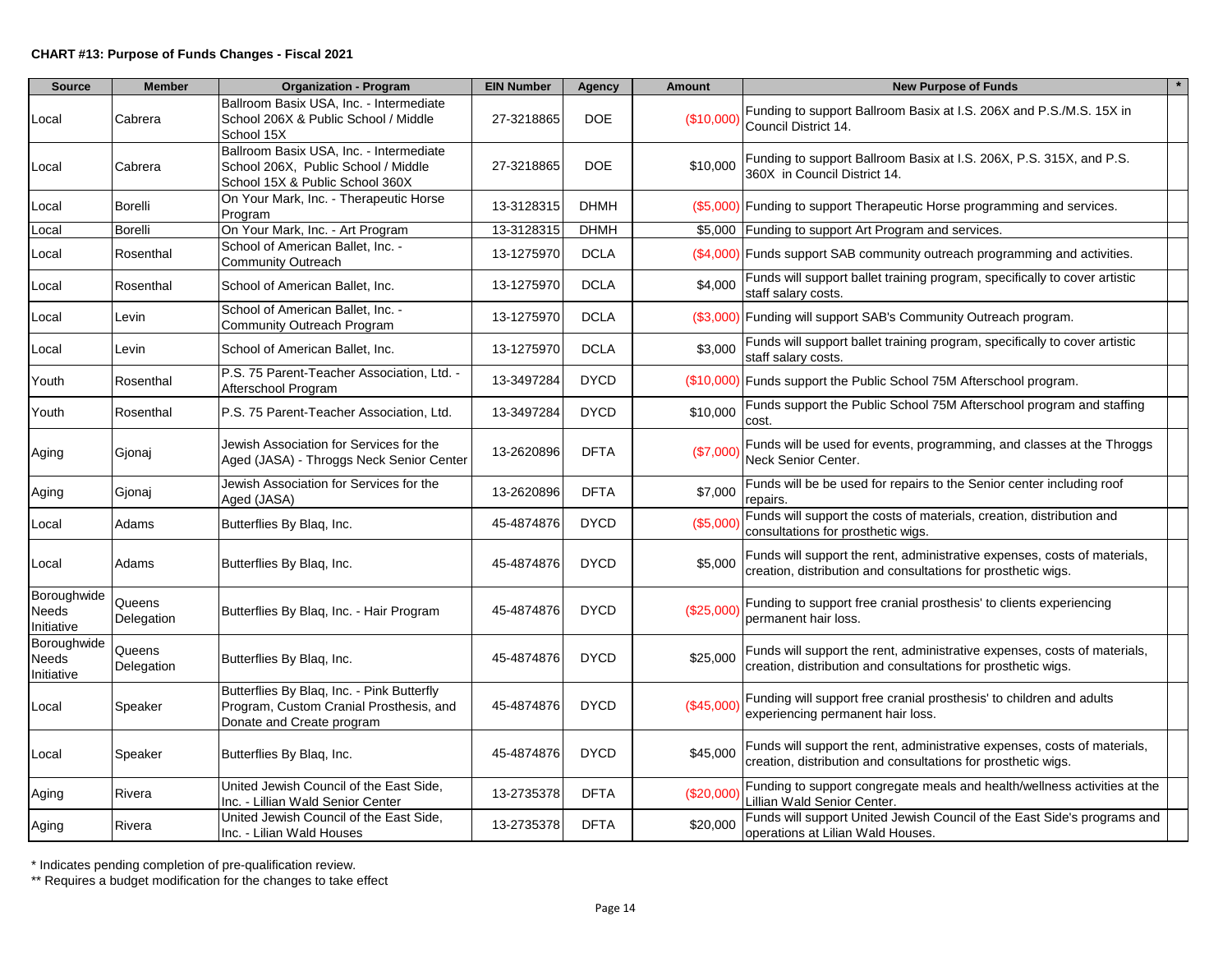| <b>Source</b>       | <b>Member</b> | <b>Organization - Program</b>                                                             | <b>EIN Number</b> | <b>Agency</b> | Amount   | <b>New Purpose of Funds</b>                                                                                                                                                                                                                                                                                                                                                                   |
|---------------------|---------------|-------------------------------------------------------------------------------------------|-------------------|---------------|----------|-----------------------------------------------------------------------------------------------------------------------------------------------------------------------------------------------------------------------------------------------------------------------------------------------------------------------------------------------------------------------------------------------|
| Local               | Rivera        | United Jewish Council of the East Side.<br>Inc. - Lillian Wald Senior Center              | 13-2735378        | <b>DFTA</b>   | (\$2,000 | Funding to support congregate meals and health/wellness activities at the<br>Lillian Wald Senior Center.                                                                                                                                                                                                                                                                                      |
| Local               | Rivera        | United Jewish Council of the East Side,<br>Inc. - Lilian Wald Houses                      | 13-2735378        | <b>DFTA</b>   | \$2,000  | Funds will support United Jewish Council of the East Side's programs and<br>operations at Lilian Wald Houses.                                                                                                                                                                                                                                                                                 |
| Local               | Powers        | Art Feminism, Inc.                                                                        | 83-2919353        | <b>DYCD</b>   | (\$5,000 | Funding will support operational costs for the flagship event at MoMA, as<br>well as support the fellowship program                                                                                                                                                                                                                                                                           |
| Local               | Powers        | Art Feminism, Inc.                                                                        | 83-2919353        | <b>DYCD</b>   | \$5,000  | Funding will support operational costs for the virtual or remote access<br>fellowship program.                                                                                                                                                                                                                                                                                                |
| Youth               | Powers        | Educational Alliance, Inc., The - Daddy &<br>Me Swimming Program - 14th Street Y          | 13-5562210        | <b>DYCD</b>   |          | Funding will support the 14th Street Y's Daddy & Me program, a free<br>(\$10,000) swim course that serves families in the Educational Alliance Head Start<br>program, as well as other programs at the 14th Street Y.                                                                                                                                                                         |
| Youth               | Powers        | Educational Alliance, Inc., The - 14th<br><b>Street Y</b>                                 | 13-5562210        | <b>DYCD</b>   |          | \$10,000 Funding will support youth programming at the 14th Street Y.                                                                                                                                                                                                                                                                                                                         |
| Youth               | Rodriguez     | Fraternidad de Los Angeles, Inc.                                                          | 58-2672102        | <b>DYCD</b>   | (\$5,000 | To help cover operation expenses of "Self-Awareness Program for Young<br>People."                                                                                                                                                                                                                                                                                                             |
| Youth               | Rodriguez     | Fraternidad de Los Angeles, Inc.                                                          | 58-2672102        | <b>DYCD</b>   | \$5,000  | Funding will support Fraternidad de Los Angeles, Inc, to pay for the<br>Consultants or Subcontractors who will teach the Arts for the Self-<br>Awareness Program for Young People and in addition, to purchase<br>supplies for the program.                                                                                                                                                   |
| Local               | Cumbo         | Institute for Community Equity and<br>Sharing, Inc. - Food Justice & Youth                | 83-0909234        | <b>DYCD</b>   |          | (\$19,000) Funding to support youth programming in Council District 35.                                                                                                                                                                                                                                                                                                                       |
| Local               | Cumbo         | Institute for Community Equity and<br>Sharing, Inc.                                       | 83-0909234        | <b>DYCD</b>   |          | \$19,000 Funding for COVID-19 community relief and senior programming.                                                                                                                                                                                                                                                                                                                        |
| Youth               | Cumbo         | Institute for Community Equity and<br>Sharing, Inc. - Food Justice & Youth<br>Programming | 83-0909234        | <b>DYCD</b>   |          | (\$1,000) Funding to support youth programming in Council District 35.                                                                                                                                                                                                                                                                                                                        |
| Youth               | Cumbo         | Institute for Community Equity and<br>Sharing, Inc.                                       | 83-0909234        | <b>DYCD</b>   |          | \$1,000 Funding for COVID-19 community relief and programming.                                                                                                                                                                                                                                                                                                                                |
| Anti-Poverty        | Cornegy       | Young Men's Christian Association of<br>Greater New York - Teens Take The City            | 13-1624228        | <b>DYCD</b>   |          | Funding will support Teens Take the City (TTC) a teen civic engagement<br>$(\$6,500)$ program that teaches young people about city government and making a<br>difference in the communities.                                                                                                                                                                                                  |
| <b>Anti-Poverty</b> | Cornegy       | Young Men's Christian Association of<br><b>Greater New York</b>                           | 13-1624228        | <b>DYCD</b>   | \$6,500  | Funding will be used to provide and support youth programming for<br>school age children, middle schoolers and high schoolers. Programming<br>will be offered remote, in-person, or a hybrid of remote and in-person.<br>The program experience will have, but not limited to, leadership building<br>activities, civic engagement, STEM, academic enrichment and<br>recreational activities. |
| Local               | Kallos        | Manhattan Community Board #11 - Spirit<br>of Service Festival                             | 13-6400434        | <b>MNCB</b>   |          | To fund the Spirit of Service Festival which helps link agencies looking for<br>$(\$2,500)$ volunteers with people that want to engage in community service, publicly<br>noticed through Council District 5 monthly newsletter and website.                                                                                                                                                   |
| Local               | Kallos        | Manhattan Community Board #11                                                             | 13-6400434        | <b>MNCB</b>   |          | \$2,500 Funding will support a Back to School Supplies Giveaway.                                                                                                                                                                                                                                                                                                                              |
| Aging               | Kallos        | Stanley M. Isaacs Neighborhood Center,<br>Inc. - Senior Services - Council District 5     | 13-2572034        | <b>DFTA</b>   |          | To fund senior services in support of wellness, nutrition, and fitness<br>$(\$26,500)$ activities including the cost of instructors and supplies, publicly noticed<br>through Council District 5 monthly newsletter and website.                                                                                                                                                              |
| Aging               | Kallos        | Stanley M. Isaacs Neighborhood Center,<br>Inc. - Senior Services - Council District 5     | 13-2572034        | <b>DFTA</b>   |          | To fund senior services and equipment in support of health, nutrition,<br>\$26,500 fitness and cooling including the cost of instructors and supplies for<br>disabled or homebound seniors.                                                                                                                                                                                                   |

\* Indicates pending completion of pre-qualification review. \*\* Requires a budget modification for the changes to take effect Page 15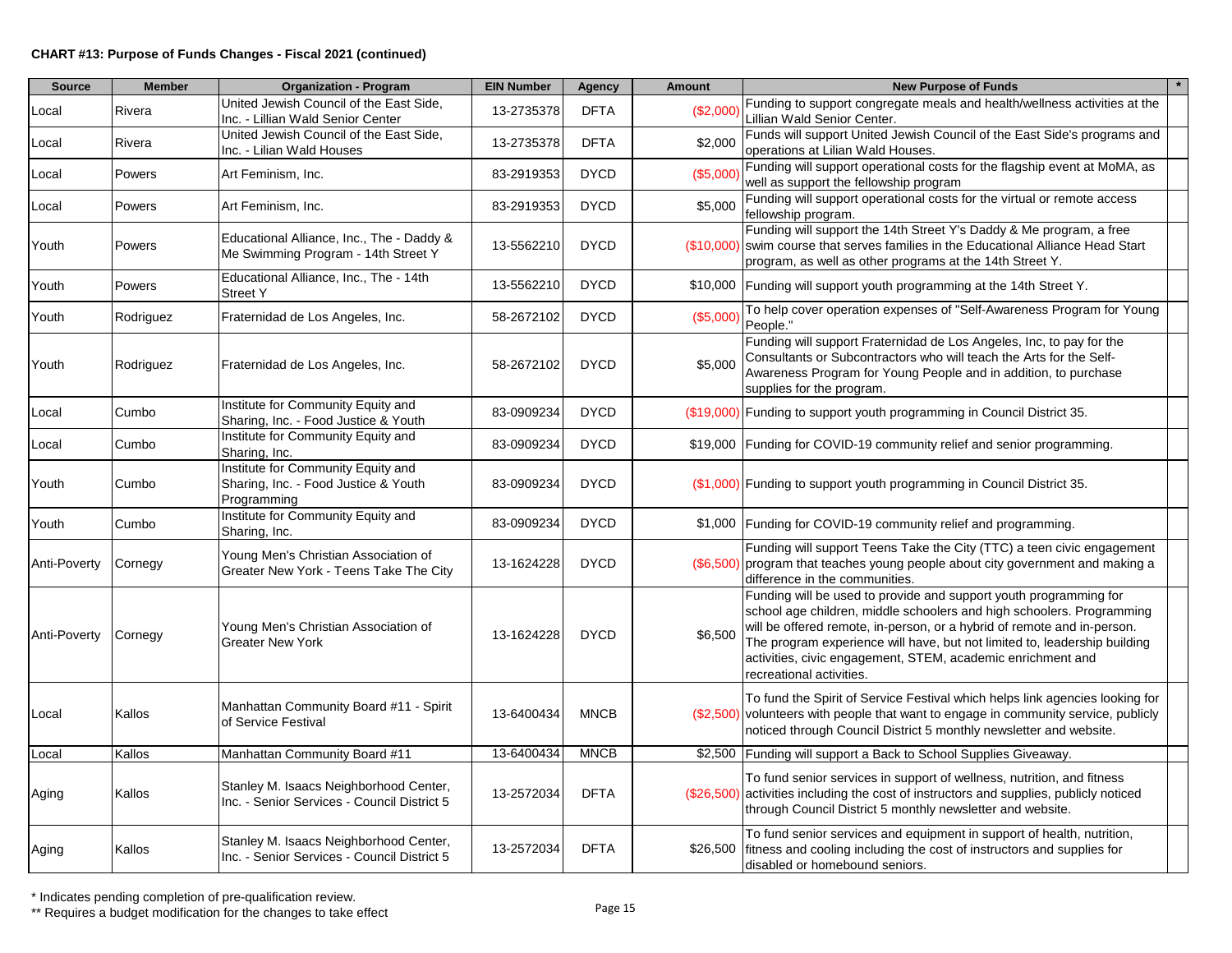#### **CHART #13: Purpose of Funds Changes - Fiscal 2021 (continued)**

| <b>Source</b> | <b>Member</b> | <b>Organization - Program</b>                                                                                             | <b>EIN Number</b> | Agency      | Amount | <b>New Purpose of Funds</b>                                                                                                                        |
|---------------|---------------|---------------------------------------------------------------------------------------------------------------------------|-------------------|-------------|--------|----------------------------------------------------------------------------------------------------------------------------------------------------|
| Local         | Ulrich        | Roman Catholic Church of the Holy Child<br>Jesus in the Borough of Queens in the City<br>of New York - Golden Age Club ** | 11-1639802        | DFTA        |        | (\$5,000) Funds will support the Holy Child Jesus Golden Age Club's social and<br>cultural programming for senior citizens in Council District 32. |
| Local         | Ulrich        | Roman Catholic Church of the Holy Child<br>Jesus in the Borough of Queens in the City<br>of New York **                   | 11-1639802        | <b>DYCD</b> |        | \$5,000 Funding to support Teen Drama Group programs, supplies and activities.                                                                     |

\* Indicates pending completion of pre-qualification review.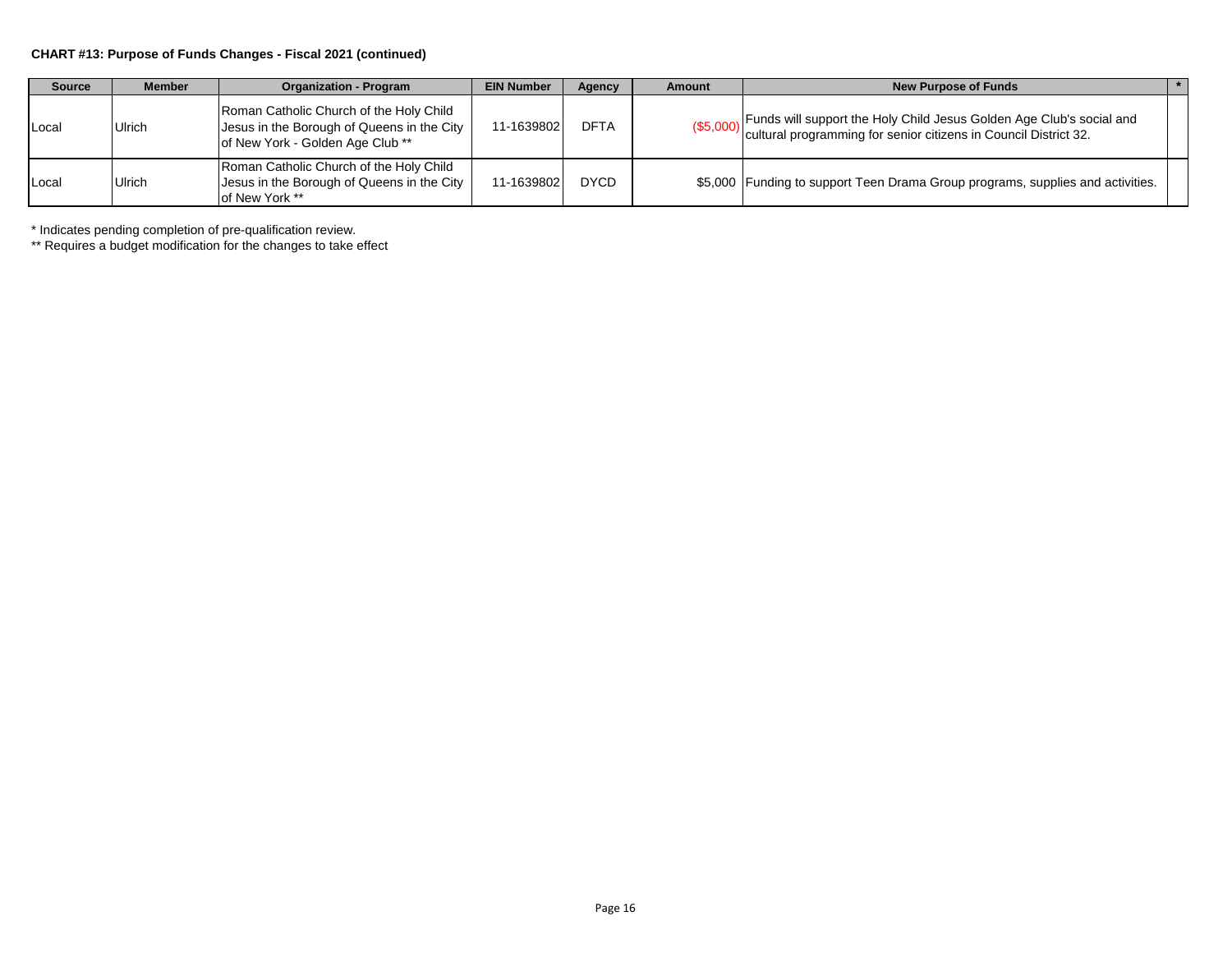#### **CHART #14: Purpose of Funds Changes - Fiscal 2020**

| <b>Source</b> | <b>Member</b>        | Organization                                                                                                           | <b>EIN Number</b> | Agency      | <b>Amount</b> | <b>New Purpose of Funds</b>                                                                                                                                                                                                                                                                    |  |
|---------------|----------------------|------------------------------------------------------------------------------------------------------------------------|-------------------|-------------|---------------|------------------------------------------------------------------------------------------------------------------------------------------------------------------------------------------------------------------------------------------------------------------------------------------------|--|
| Local         | <b>Brooks-Powers</b> | 4 Kids in Need. Inc.                                                                                                   | 30-0539949        | <b>DYCD</b> |               | (\$5,000) Funds to be used for program support in Council District 31.                                                                                                                                                                                                                         |  |
| Local         | <b>Brooks-Powers</b> | 4 Kids in Need. Inc.                                                                                                   | 30-0539949        | <b>DYCD</b> |               | The funds for 4 Kids in Need incorporated will be used to purchase care<br>\$5,000 packages, age appropriate educational books for tutoring and homework<br>programs, school supplies, pajamas, warm blankets, coats, pajamas,<br>warm blankets, coats, and materials for mentorship programs. |  |
| Local         | Levin                | <b>Greenpoint Reformed Church</b>                                                                                      | 11-2100335        | <b>DYCD</b> |               | (\$5,000) Funds will be used to pay staff salaries.                                                                                                                                                                                                                                            |  |
| Local         | Levin                | Greenpoint Reformed Church                                                                                             | 11-2100335        | <b>DYCD</b> |               | Funding will be used for staff salaries for administrative support,<br>\$5,000 distributing goods to people, managing volunteers, & operations support<br>for the Hunger Program.                                                                                                              |  |
| Local         | Ulrich               | Roman Catholic Church of the Holy Child<br>Jesus in the Borough of Queens in the City<br>of New York - Golden Age Club | 11-1639802        | <b>DYCD</b> |               | (\$5,000) Funds will support the Holy Child Jesus Golden Age Club's social and<br>cultural programming for senior citizens in Council District 32.                                                                                                                                             |  |
| Local         | Ulrich               | Roman Catholic Church of the Holy Child<br>Jesus in the Borough of Queens in the City<br>of New York                   | 11-1639802        | <b>DYCD</b> |               | \$5,000 Funding to support Teen Drama Group programs, supplies and activities.                                                                                                                                                                                                                 |  |

\* Indicates pending completion of pre-qualification review.